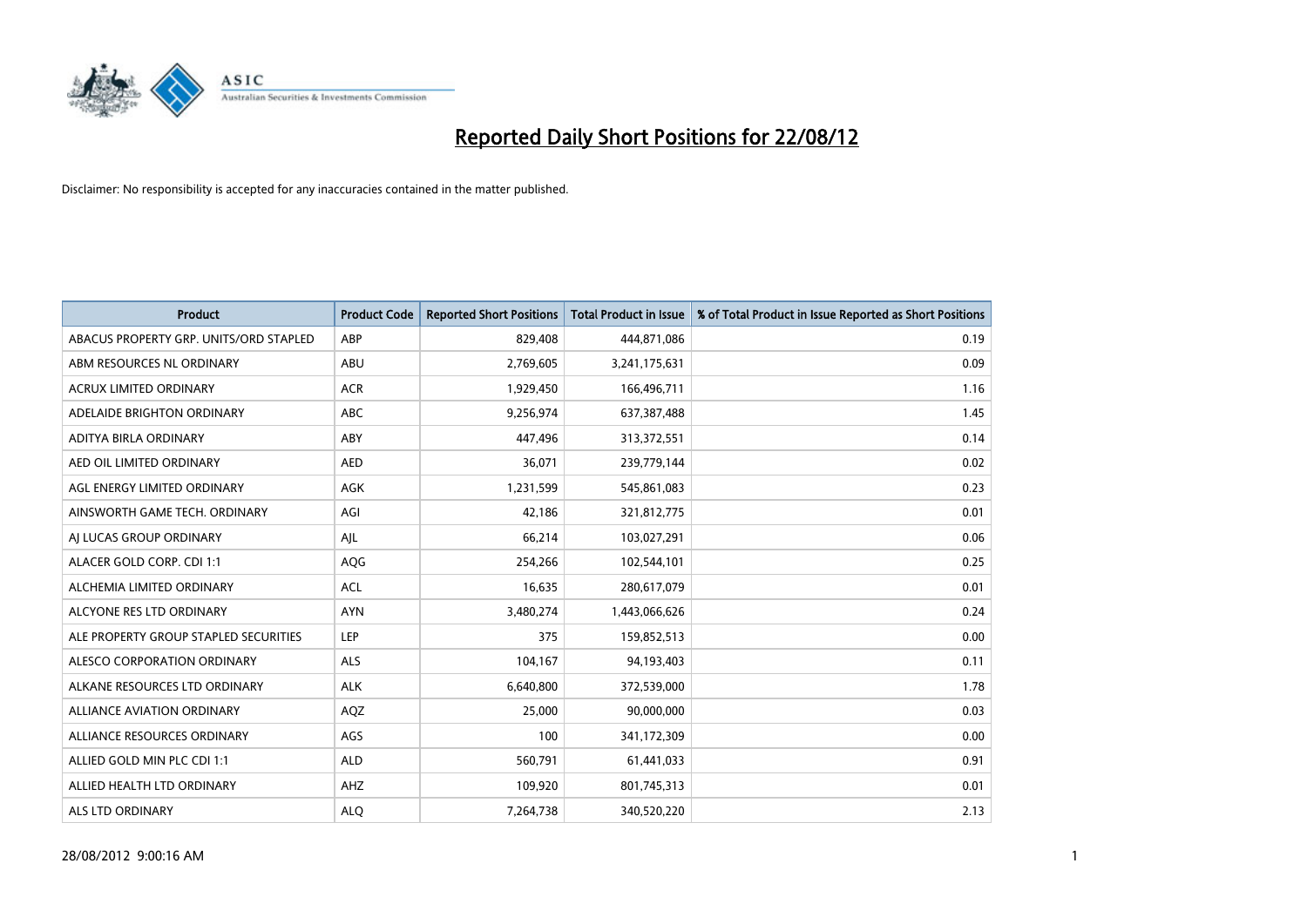

| <b>Product</b>                          | <b>Product Code</b> | <b>Reported Short Positions</b> | <b>Total Product in Issue</b> | % of Total Product in Issue Reported as Short Positions |
|-----------------------------------------|---------------------|---------------------------------|-------------------------------|---------------------------------------------------------|
| ALTONA MINING LTD ORDINARY              | <b>AOH</b>          | 51,423                          | 527,271,038                   | 0.01                                                    |
| ALUMINA LIMITED ORDINARY                | <b>AWC</b>          | 206,293,997                     | 2,440,196,187                 | 8.45                                                    |
| AMCOM TELECOMM, ORDINARY                | <b>AMM</b>          | 20,000                          | 241,491,904                   | 0.01                                                    |
| AMCOR LIMITED ORDINARY                  | <b>AMC</b>          | 4,165,259                       | 1,206,684,923                 | 0.35                                                    |
| AMP LIMITED ORDINARY                    | AMP                 | 13,252,115                      | 2,894,931,180                 | 0.46                                                    |
| AMPELLA MINING ORDINARY                 | <b>AMX</b>          | 5,210,758                       | 246,800,493                   | 2.11                                                    |
| ANGLOGOLD ASHANTI CDI 5:1               | AGG                 | 3,000                           | 89,207,765                    | 0.00                                                    |
| ANSELL LIMITED ORDINARY                 | <b>ANN</b>          | 5,551,484                       | 130,656,668                   | 4.25                                                    |
| ANTARES ENERGY LTD ORDINARY             | AZZ                 | 331,855                         | 258,000,000                   | 0.13                                                    |
| ANZ BANKING GRP LTD ORDINARY            | ANZ                 | 10,444,540                      | 2,716,019,028                 | 0.38                                                    |
| APA GROUP STAPLED SECURITIES            | <b>APA</b>          | 21,878,213                      | 644,485,583                   | 3.39                                                    |
| APN NEWS & MEDIA ORDINARY               | <b>APN</b>          | 19,793,846                      | 649,010,756                   | 3.05                                                    |
| AQUARIUS PLATINUM. ORDINARY             | AQP                 | 12,859,062                      | 472,851,336                   | 2.72                                                    |
| AQUILA RESOURCES ORDINARY               | <b>AQA</b>          | 6,545,713                       | 411,804,442                   | 1.59                                                    |
| ARAFURA RESOURCE LTD ORDINARY           | <b>ARU</b>          | 5,463,970                       | 396,004,144                   | 1.38                                                    |
| ARB CORPORATION ORDINARY                | <b>ARP</b>          | 32,755                          | 72,481,302                    | 0.05                                                    |
| ARDENT LEISURE GROUP STAPLED SECURITIES | AAD                 | 516,128                         | 334,209,401                   | 0.15                                                    |
| ARISTOCRAT LEISURE ORDINARY             | <b>ALL</b>          | 25,222,967                      | 550,502,889                   | 4.58                                                    |
| <b>ARRIUM LTD ORDINARY</b>              | ARI                 | 28,240,549                      | 1,345,665,626                 | 2.10                                                    |
| ASCIANO LIMITED ORDINARY                | <b>AIO</b>          | 6,682,713                       | 975,385,664                   | 0.69                                                    |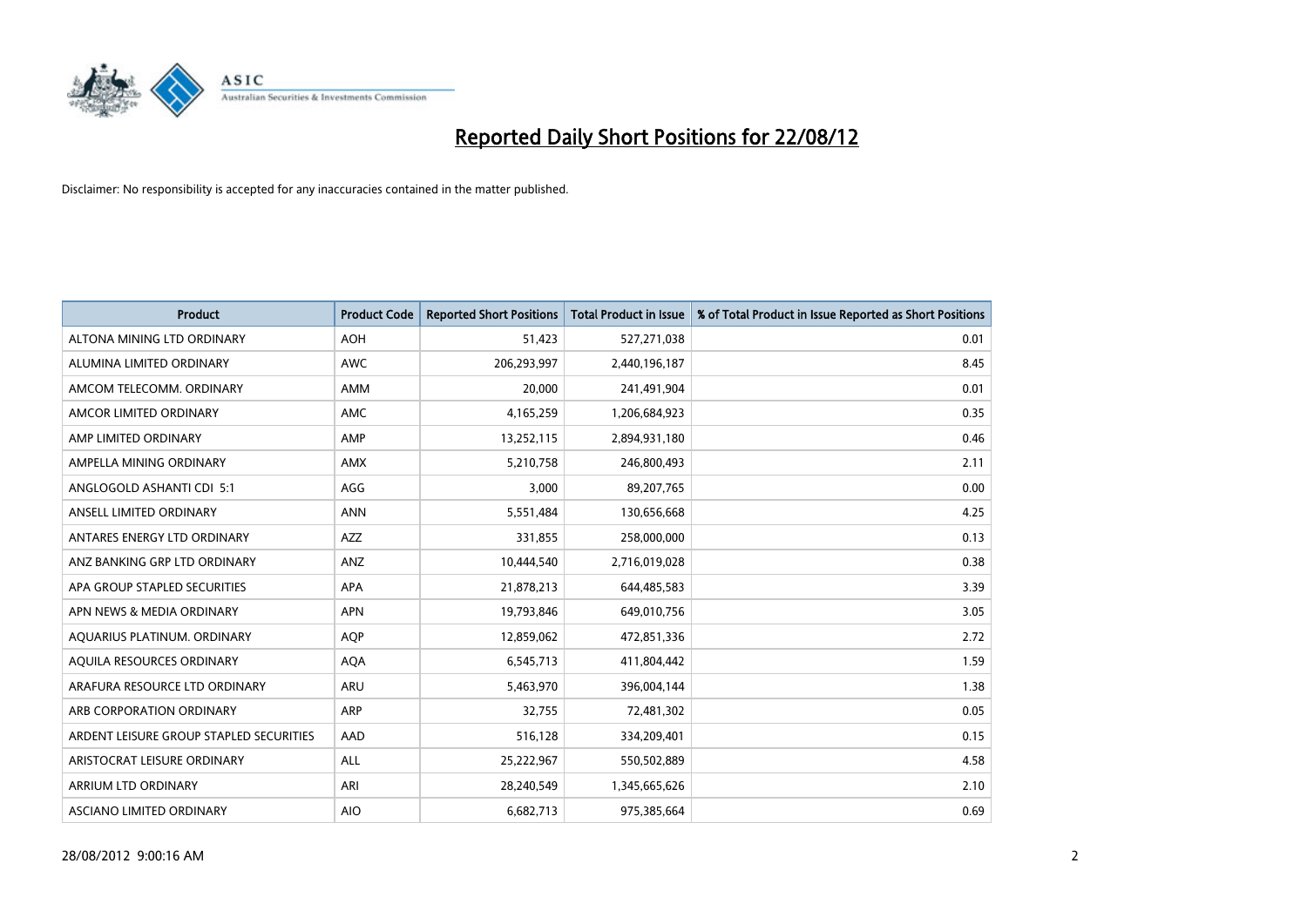

| <b>Product</b>                          | <b>Product Code</b> | <b>Reported Short Positions</b> | <b>Total Product in Issue</b> | % of Total Product in Issue Reported as Short Positions |
|-----------------------------------------|---------------------|---------------------------------|-------------------------------|---------------------------------------------------------|
| ASG GROUP LIMITED ORDINARY              | <b>ASZ</b>          | 747,954                         | 172,172,079                   | 0.43                                                    |
| ASPEN GROUP ORD/UNITS STAPLED           | <b>APZ</b>          | 617,981                         | 600,507,326                   | 0.10                                                    |
| ASPIRE MINING LTD ORDINARY              | <b>AKM</b>          | 270,266                         | 620,594,556                   | 0.04                                                    |
| ASTRO JAP PROP GROUP STAPLED SECURITIES | AJA                 | 5,827                           | 58,445,002                    | 0.01                                                    |
| ASX LIMITED ORDINARY                    | ASX                 | 3,176,064                       | 175,136,729                   | 1.81                                                    |
| ATLAS IRON LIMITED ORDINARY             | <b>AGO</b>          | 8,381,915                       | 904,580,993                   | 0.93                                                    |
| AURORA OIL & GAS ORDINARY               | <b>AUT</b>          | 7,307,314                       | 446,985,778                   | 1.63                                                    |
| AUSDRILL LIMITED ORDINARY               | ASL                 | 1,936,056                       | 304,397,289                   | 0.64                                                    |
| AUSENCO LIMITED ORDINARY                | AAX                 | 450.657                         | 123,872,665                   | 0.36                                                    |
| AUSGOLD LIMITED ORDINARY                | <b>AUC</b>          | 50,000                          | 136,224,010                   | 0.04                                                    |
| AUSTAL LIMITED ORDINARY                 | ASB                 | 177,718                         | 188,193,007                   | 0.09                                                    |
| <b>AUSTIN ENGINEERING ORDINARY</b>      | <b>ANG</b>          | 30,686                          | 72,314,403                    | 0.04                                                    |
| AUSTRALAND PROPERTY STAPLED SECURITY    | <b>ALZ</b>          | 526,570                         | 576,846,597                   | 0.09                                                    |
| AUSTRALIAN AGRICULT. ORDINARY           | AAC                 | 425,903                         | 312,905,085                   | 0.14                                                    |
| AUSTRALIAN INFRASTR, UNITS/ORDINARY     | <b>AIX</b>          | 10,934,622                      | 620,733,944                   | 1.76                                                    |
| AUSTRALIAN PHARM. ORDINARY              | API                 | 247,814                         | 488,115,883                   | 0.05                                                    |
| AUTOMOTIVE HOLDINGS ORDINARY            | AHE                 | 48,921                          | 260,579,682                   | 0.02                                                    |
| AVJENNINGS LIMITED ORDINARY             | <b>AVI</b>          | 575,001                         | 274,588,694                   | 0.21                                                    |
| AWE LIMITED ORDINARY                    | <b>AWE</b>          | 4,199,581                       | 521,871,941                   | 0.80                                                    |
| AZIMUTH RES LTD ORDINARY                | <b>AZH</b>          | 990,121                         | 418,661,161                   | 0.24                                                    |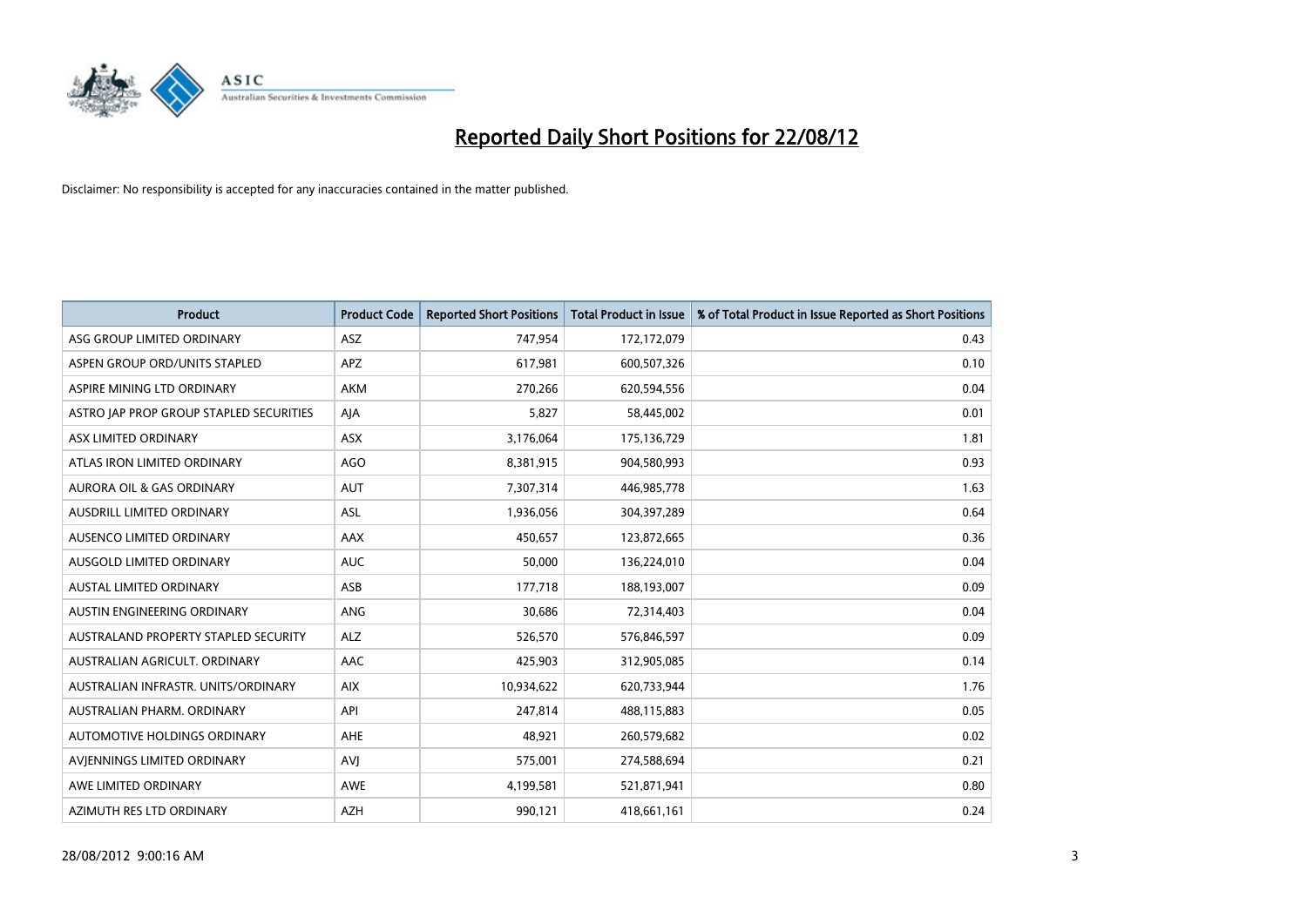

| <b>Product</b>                       | <b>Product Code</b> | <b>Reported Short Positions</b> | <b>Total Product in Issue</b> | % of Total Product in Issue Reported as Short Positions |
|--------------------------------------|---------------------|---------------------------------|-------------------------------|---------------------------------------------------------|
| AZUMAH RESOURCES ORDINARY            | <b>AZM</b>          | 500,000                         | 333,714,096                   | 0.15                                                    |
| BANDANNA ENERGY ORDINARY             | <b>BND</b>          | 7,306,842                       | 528,481,199                   | 1.38                                                    |
| BANK OF QUEENSLAND. ORDINARY         | <b>BOO</b>          | 10,793,094                      | 308,797,224                   | 3.50                                                    |
| <b>BANNERMAN RESOURCES ORDINARY</b>  | <b>BMN</b>          | 10,000                          | 302,069,772                   | 0.00                                                    |
| <b>BASE RES LIMITED ORDINARY</b>     | <b>BSE</b>          | 641,565                         | 460,440,029                   | 0.14                                                    |
| <b>BATHURST RESOURCES ORDINARY</b>   | <b>BTU</b>          | 36,375,897                      | 696,747,997                   | 5.22                                                    |
| <b>BC IRON LIMITED ORDINARY</b>      | <b>BCI</b>          | 3,159                           | 103,861,000                   | 0.00                                                    |
| <b>BEACH ENERGY LIMITED ORDINARY</b> | <b>BPT</b>          | 25,775,764                      | 1,255,464,157                 | 2.05                                                    |
| BEADELL RESOURCE LTD ORDINARY        | <b>BDR</b>          | 14,054,796                      | 719,704,752                   | 1.95                                                    |
| BENDIGO AND ADELAIDE ORDINARY        | <b>BEN</b>          | 10,083,235                      | 396,663,707                   | 2.54                                                    |
| BENITEC BIOPHARMA ORDINARY           | <b>BLT</b>          | 75,000                          | 970,628,529                   | 0.01                                                    |
| BERKELEY RESOURCES ORDINARY          | <b>BKY</b>          | 349,588                         | 179,393,273                   | 0.19                                                    |
| BETASHARES ASX RES ETF UNITS         | <b>ORE</b>          | 73,401                          | 6,120,745                     | 1.20                                                    |
| BETASHARES AUST BEAR ETF UNITS       | <b>BEAR</b>         |                                 | 334,441                       | 0.00                                                    |
| BETASHARES GOLD ETF ETF UNITS        | QAU                 | 6,001                           | 2,016,298                     | 0.30                                                    |
| <b>BHP BILLITON LIMITED ORDINARY</b> | <b>BHP</b>          | 6,459,070                       | 3,211,691,105                 | 0.20                                                    |
| <b>BILLABONG ORDINARY</b>            | <b>BBG</b>          | 6,324,452                       | 478,944,292                   | 1.32                                                    |
| <b>BIOTA HOLDINGS ORDINARY</b>       | <b>BTA</b>          | 842,269                         | 182,350,316                   | 0.46                                                    |
| <b>BLACKTHORN RESOURCES ORDINARY</b> | <b>BTR</b>          | 252,162                         | 164,285,950                   | 0.15                                                    |
| <b>BLUESCOPE STEEL LTD ORDINARY</b>  | <b>BSL</b>          | 48.821.491                      | 3,349,185,247                 | 1.46                                                    |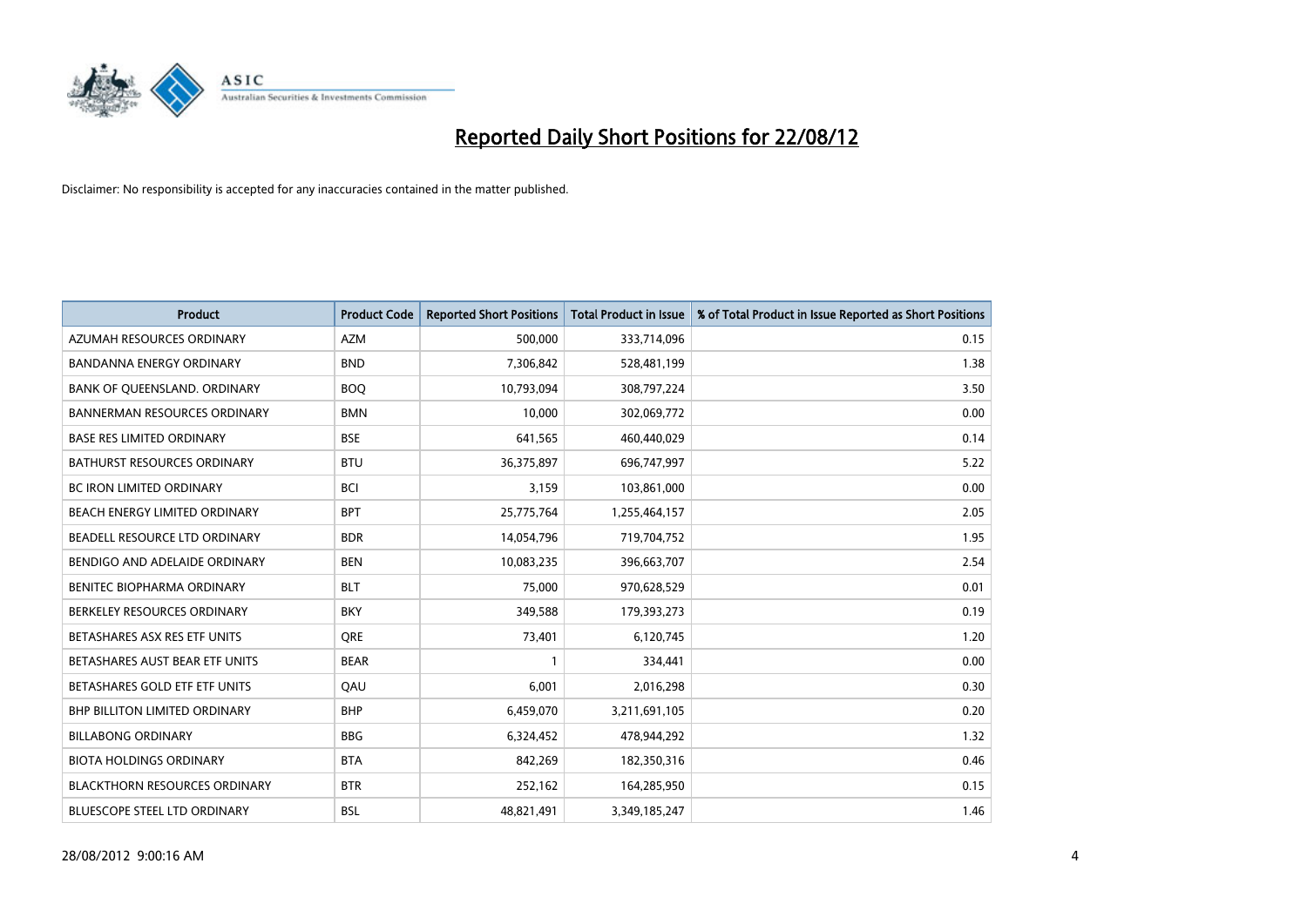

| <b>Product</b>                       | <b>Product Code</b> | <b>Reported Short Positions</b> | <b>Total Product in Issue</b> | % of Total Product in Issue Reported as Short Positions |
|--------------------------------------|---------------------|---------------------------------|-------------------------------|---------------------------------------------------------|
| <b>BOART LONGYEAR ORDINARY</b>       | <b>BLY</b>          | 7,196,522                       | 461,163,412                   | 1.56                                                    |
| <b>BOOM LOGISTICS ORDINARY</b>       | <b>BOL</b>          | 4.149                           | 468,663,585                   | 0.00                                                    |
| <b>BORAL LIMITED, ORDINARY</b>       | <b>BLD</b>          | 46,472,591                      | 758,572,140                   | 6.13                                                    |
| <b>BRADKEN LIMITED ORDINARY</b>      | <b>BKN</b>          | 3,697,003                       | 168,629,376                   | 2.19                                                    |
| <b>BRAMBLES LIMITED ORDINARY</b>     | <b>BXB</b>          | 6,087,699                       | 1,555,188,609                 | 0.39                                                    |
| BREVILLE GROUP LTD ORDINARY          | <b>BRG</b>          | 109,287                         | 130,095,322                   | 0.08                                                    |
| <b>BRICKWORKS LIMITED ORDINARY</b>   | <b>BKW</b>          | 15,221                          | 147,567,333                   | 0.01                                                    |
| BT INVESTMENT MNGMNT ORDINARY        | <b>BTT</b>          | 273,220                         | 267,906,977                   | 0.10                                                    |
| <b>BUCCANEER ENERGY LTD ORDINARY</b> | <b>BCC</b>          | 6,965,410                       | 1,133,975,491                 | 0.61                                                    |
| <b>BURU ENERGY ORDINARY</b>          | <b>BRU</b>          | 8,959,226                       | 251,032,144                   | 3.57                                                    |
| <b>BWP TRUST ORDINARY UNITS</b>      | <b>BWP</b>          | 2,500,158                       | 525,255,093                   | 0.48                                                    |
| CABCHARGE AUSTRALIA ORDINARY         | CAB                 | 2,031,735                       | 120,430,683                   | 1.69                                                    |
| CALTEX AUSTRALIA ORDINARY            | <b>CTX</b>          | 4,046,978                       | 270,000,000                   | 1.50                                                    |
| CAPE LAMBERT RES LTD ORDINARY        | <b>CFE</b>          | 314,759                         | 689,108,792                   | 0.05                                                    |
| CARABELLA RES LTD ORDINARY           | <b>CLR</b>          | 564,603                         | 133,642,797                   | 0.42                                                    |
| <b>CARBON ENERGY ORDINARY</b>        | <b>CNX</b>          | 28,369                          | 773,999,771                   | 0.00                                                    |
| <b>CARDNO LIMITED ORDINARY</b>       | CDD                 | 617,891                         | 138,506,406                   | 0.45                                                    |
| CARNARVON PETROLEUM ORDINARY         | <b>CVN</b>          | 55,848                          | 694,644,634                   | 0.01                                                    |
| CARSALES.COM LTD ORDINARY            | <b>CRZ</b>          | 19,533,529                      | 233,689,223                   | 8.36                                                    |
| CENTRAL PETROLEUM ORDINARY           | <b>CTP</b>          | 329.530                         | 1,383,376,265                 | 0.02                                                    |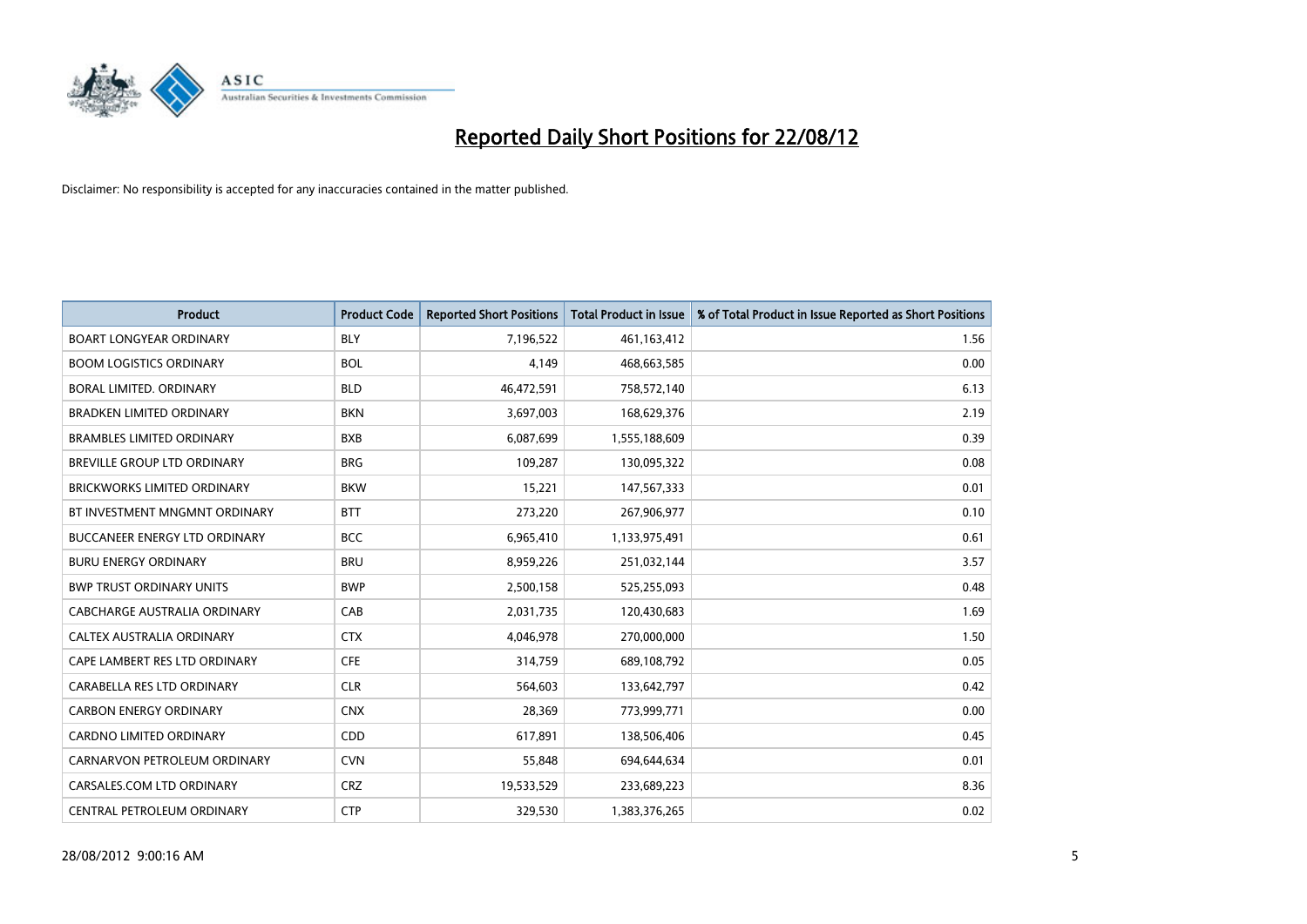

| <b>Product</b>                           | <b>Product Code</b> | <b>Reported Short Positions</b> | <b>Total Product in Issue</b> | % of Total Product in Issue Reported as Short Positions |
|------------------------------------------|---------------------|---------------------------------|-------------------------------|---------------------------------------------------------|
| CENTRO RETAIL AUST ORD/UNIT STAPLED SEC  | <b>CRF</b>          | 27,895,231                      | 1,427,391,696                 | 1.95                                                    |
| CERAMIC FUEL CELLS ORDINARY              | <b>CFU</b>          | 5,464                           | 1,366,298,863                 | 0.00                                                    |
| CFS RETAIL TRUST GRP STAPLED SECURITIES  | <b>CFX</b>          | 48,370,021                      | 2,828,495,659                 | 1.71                                                    |
| <b>CGA MINING LIMITED ORDINARY</b>       | <b>CGX</b>          | 47,876                          | 337,775,726                   | 0.01                                                    |
| CHALLENGER DIV.PRO. STAPLED UNITS DEFSET | <b>CDIDA</b>        | 113,232                         | 214,100,800                   | 0.05                                                    |
| <b>CHALLENGER INFRAST, STAPLED UNITS</b> | <b>CIF</b>          | 541,447                         | 316,223,785                   | 0.17                                                    |
| <b>CHALLENGER LIMITED ORDINARY</b>       | <b>CGF</b>          | 10,870,680                      | 544,652,710                   | 2.00                                                    |
| CHARTER HALL GROUP STAPLED US PROHIBIT.  | <b>CHC</b>          | 172,590                         | 298,161,633                   | 0.06                                                    |
| <b>CHARTER HALL RETAIL UNITS</b>         | <b>COR</b>          | 795,713                         | 299,628,571                   | 0.27                                                    |
| <b>CHORUS LIMITED ORDINARY</b>           | <b>CNU</b>          | 913,171                         | 385,082,123                   | 0.24                                                    |
| CITIGOLD CORP LTD ORDINARY               | <b>CTO</b>          | 1,355,317                       | 1,238,622,051                 | 0.11                                                    |
| <b>CLOUGH LIMITED ORDINARY</b>           | <b>CLO</b>          | 104,396                         | 773,787,656                   | 0.01                                                    |
| <b>CNPR GRP UNITS/ORD STAPLED</b>        | <b>CNP</b>          | 2,537                           | 972,414,514                   | 0.00                                                    |
| COAL OF AFRICA LTD ORDINARY              | <b>CZA</b>          | 569,132                         | 766,042,402                   | 0.07                                                    |
| <b>COALSPUR MINES LTD ORDINARY</b>       | <b>CPL</b>          | 12,490,735                      | 620,729,899                   | 2.01                                                    |
| <b>COBAR CONSOLIDATED ORDINARY</b>       | CCU                 | 127,193                         | 210,101,187                   | 0.06                                                    |
| COCA-COLA AMATIL ORDINARY                | <b>CCL</b>          | 4,891,595                       | 761,319,007                   | 0.64                                                    |
| COCHLEAR LIMITED ORDINARY                | <b>COH</b>          | 6,043,008                       | 56,930,432                    | 10.61                                                   |
| <b>COCKATOO COAL ORDINARY</b>            | <b>COK</b>          | 16,372,926                      | 1,016,746,908                 | 1.61                                                    |
| COFFEY INTERNATIONAL ORDINARY            | <b>COF</b>          | 312,130                         | 255,833,165                   | 0.12                                                    |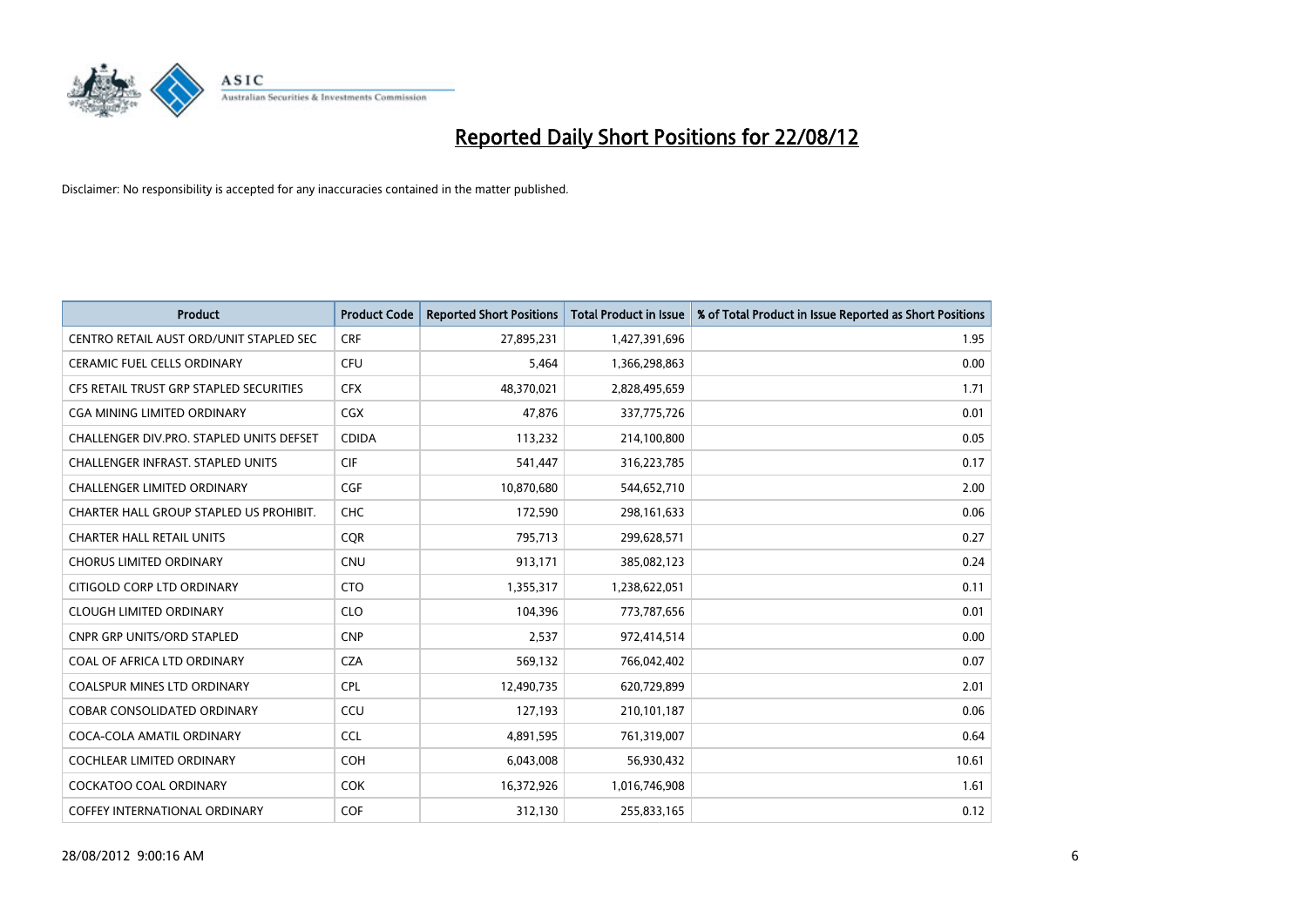

| <b>Product</b>                          | <b>Product Code</b> | <b>Reported Short Positions</b> | <b>Total Product in Issue</b> | % of Total Product in Issue Reported as Short Positions |
|-----------------------------------------|---------------------|---------------------------------|-------------------------------|---------------------------------------------------------|
| <b>COKAL LTD ORDINARY</b>               | <b>CKA</b>          | 6.178                           | 411,046,892                   | 0.00                                                    |
| <b>COLLINS FOODS LTD ORDINARY</b>       | <b>CKF</b>          | 23,670                          | 93,000,003                    | 0.03                                                    |
| COMMONWEALTH BANK, ORDINARY             | <b>CBA</b>          | 19,704,879                      | 1,592,154,780                 | 1.24                                                    |
| COMMONWEALTH PROP ORDINARY UNITS        | <b>CPA</b>          | 27,334,557                      | 2,347,003,413                 | 1.16                                                    |
| <b>COMPASS RESOURCES ORDINARY</b>       | <b>CMR</b>          | 7,472                           | 1,403,744,100                 | 0.00                                                    |
| <b>COMPUTERSHARE LTD ORDINARY</b>       | CPU                 | 9,268,445                       | 555,664,059                   | 1.67                                                    |
| CONSOLIDATED MEDIA. ORDINARY            | <b>CMI</b>          | 958,250                         | 561,834,996                   | 0.17                                                    |
| CONTINENTAL COAL LTD ORDINARY           | CCC                 | 983                             | 445,894,046                   | 0.00                                                    |
| COOPER ENERGY LTD ORDINARY              | <b>COE</b>          | 46,257                          | 328,694,257                   | 0.01                                                    |
| <b>CREDIT CORP GROUP ORDINARY</b>       | <b>CCP</b>          | 64,805                          | 45,571,114                    | 0.14                                                    |
| <b>CROMWELL PROP STAPLED SECURITIES</b> | <b>CMW</b>          | 4,029                           | 1,169,688,943                 | 0.00                                                    |
| <b>CROWN LIMITED ORDINARY</b>           | <b>CWN</b>          | 3,366,318                       | 728,394,185                   | 0.46                                                    |
| <b>CSG LIMITED ORDINARY</b>             | CSV                 | 1,043,223                       | 282,567,499                   | 0.37                                                    |
| <b>CSL LIMITED ORDINARY</b>             | <b>CSL</b>          | 4,858,584                       | 505,573,127                   | 0.96                                                    |
| <b>CSR LIMITED ORDINARY</b>             | <b>CSR</b>          | 46,843,024                      | 506,000,315                   | 9.26                                                    |
| <b>CUDECO LIMITED ORDINARY</b>          | CDU                 | 5,446,337                       | 188,043,961                   | 2.90                                                    |
| <b>CUE ENERGY RESOURCE ORDINARY</b>     | <b>CUE</b>          | 24,777                          | 698,119,720                   | 0.00                                                    |
| DART ENERGY LTD ORDINARY                | <b>DTE</b>          | 16,456,382                      | 769,240,406                   | 2.14                                                    |
| DAVID JONES LIMITED ORDINARY            | <b>DIS</b>          | 37,737,687                      | 528,655,600                   | 7.14                                                    |
| DECMIL GROUP LIMITED ORDINARY           | <b>DCG</b>          | 801,208                         | 167,567,757                   | 0.48                                                    |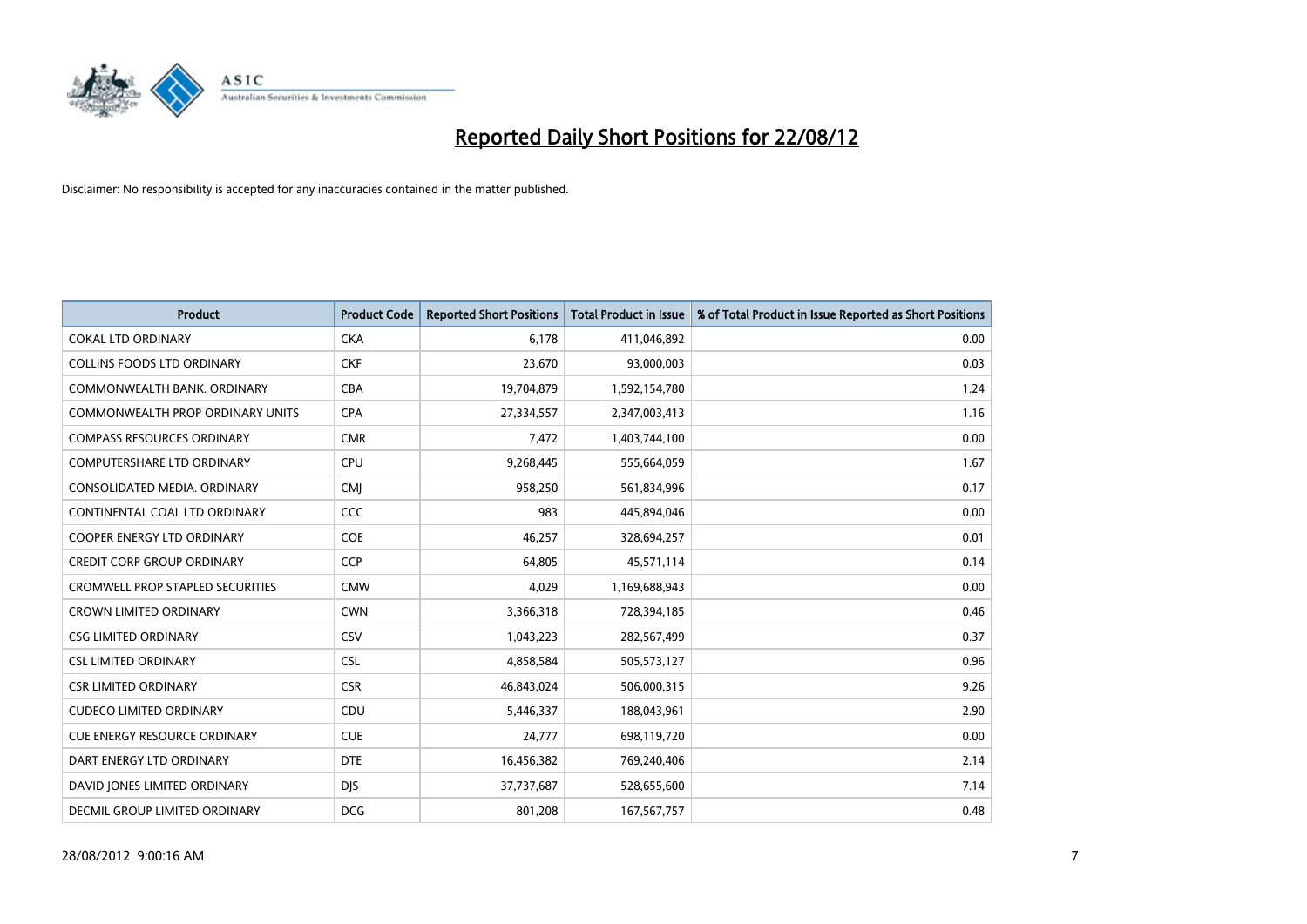

| <b>Product</b>                       | <b>Product Code</b> | <b>Reported Short Positions</b> | <b>Total Product in Issue</b> | % of Total Product in Issue Reported as Short Positions |
|--------------------------------------|---------------------|---------------------------------|-------------------------------|---------------------------------------------------------|
| DEEP YELLOW LIMITED ORDINARY         | <b>DYL</b>          | 190,000                         | 1,268,555,441                 | 0.01                                                    |
| DEXUS PROPERTY GROUP STAPLED UNITS   | <b>DXS</b>          | 14,263,479                      | 4,839,024,176                 | 0.29                                                    |
| DISCOVERY METALS LTD ORDINARY        | <b>DML</b>          | 13,776,497                      | 483,794,898                   | 2.85                                                    |
| DOMINO PIZZA ENTERPR ORDINARY        | <b>DMP</b>          | 315,722                         | 70,092,674                    | 0.45                                                    |
| DORAY MINERALS LTD ORDINARY          | <b>DRM</b>          | 126,141                         | 81,626,525                    | 0.15                                                    |
| DOWNER EDI LIMITED ORDINARY          | <b>DOW</b>          | 8,284,212                       | 429,100,296                   | 1.93                                                    |
| DRILLSEARCH ENERGY ORDINARY          | <b>DLS</b>          | 3,909,468                       | 386,468,803                   | 1.01                                                    |
| DUET GROUP STAPLED US PROHIBIT.      | <b>DUE</b>          | 6,739,782                       | 1,116,638,606                 | 0.60                                                    |
| DULUXGROUP LIMITED ORDINARY          | <b>DLX</b>          | 8,751,857                       | 368,984,902                   | 2.37                                                    |
| <b>DWS LTD ORDINARY</b>              | <b>DWS</b>          | 3,250                           | 132,362,763                   | 0.00                                                    |
| ECHO ENTERTAINMENT ORDINARY          | EGP                 | 5,221,192                       | 825,672,730                   | 0.63                                                    |
| <b>ELDERS LIMITED ORDINARY</b>       | <b>ELD</b>          | 18,073,628                      | 448,598,480                   | 4.03                                                    |
| ELDORADO GOLD CORP CDI 1:1           | EAU                 | 14,308                          | 4,385,961                     | 0.33                                                    |
| ELEMENTAL MINERALS ORDINARY          | <b>ELM</b>          | 128,144                         | 243,614,280                   | 0.05                                                    |
| ELEMENTOS LIMITED ORDINARY           | <b>ELT</b>          | 16                              | 82,383,526                    | 0.00                                                    |
| <b>EMECO HOLDINGS ORDINARY</b>       | <b>EHL</b>          | 8,503,615                       | 631,237,586                   | 1.35                                                    |
| <b>EMPIRE ENERGY LTD ORDINARY</b>    | EEG                 | 6,351                           | 298,197,016                   | 0.00                                                    |
| <b>ENDEAVOUR MIN CORP CDI 1:1</b>    | <b>EVR</b>          | 362,847                         | 117,423,514                   | 0.31                                                    |
| <b>ENERGY RESOURCES ORDINARY 'A'</b> | <b>ERA</b>          | 7,448,647                       | 517,725,062                   | 1.44                                                    |
| <b>ENERGY WORLD CORPOR, ORDINARY</b> | <b>EWC</b>          | 19,132,713                      | 1,734,166,672                 | 1.10                                                    |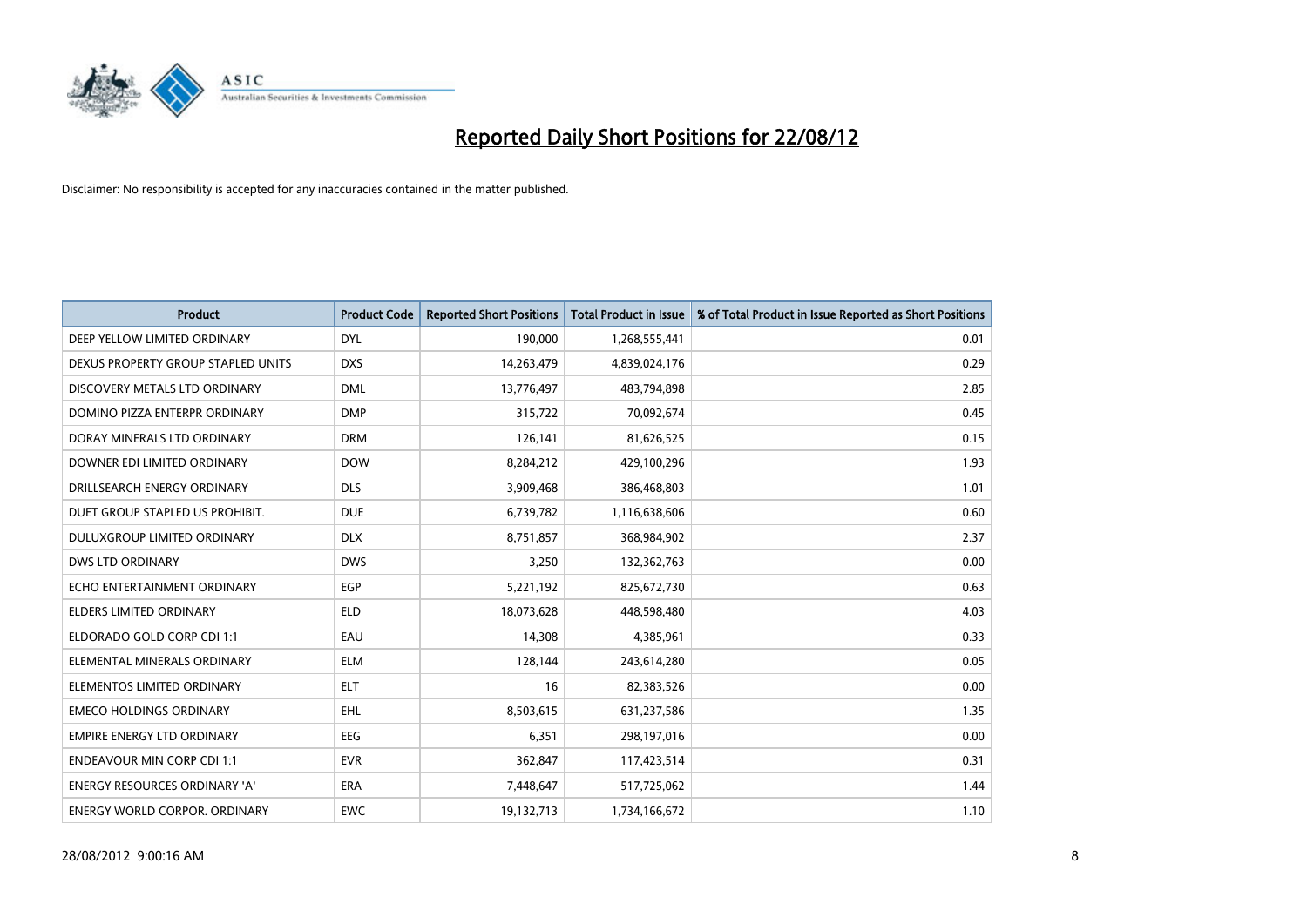

| <b>Product</b>                        | <b>Product Code</b> | <b>Reported Short Positions</b> | <b>Total Product in Issue</b> | % of Total Product in Issue Reported as Short Positions |
|---------------------------------------|---------------------|---------------------------------|-------------------------------|---------------------------------------------------------|
| <b>ENVESTRA LIMITED ORDINARY</b>      | <b>ENV</b>          | 16,856,732                      | 1,572,392,111                 | 1.07                                                    |
| EQUATORIAL RES LTD ORDINARY           | EQX                 | 62,242                          | 117,235,353                   | 0.05                                                    |
| EUREKA ENERGY LTD ORDINARY            | <b>EKA</b>          | 386,000                         | 237,764,050                   | 0.16                                                    |
| EVOLUTION MINING LTD ORDINARY         | <b>EVN</b>          | 4,066,924                       | 707,605,713                   | 0.57                                                    |
| FAIRFAX MEDIA LTD ORDINARY            | <b>FXI</b>          | 263,308,810                     | 2,351,955,725                 | 11.20                                                   |
| <b>FAR LTD ORDINARY</b>               | <b>FAR</b>          | 21,000,000                      | 2,499,846,742                 | 0.84                                                    |
| FINBAR GROUP LIMITED ORDINARY         | <b>FRI</b>          | 17,473                          | 214,172,868                   | 0.01                                                    |
| FKP PROPERTY GROUP STAPLED SECURITIES | <b>FKP</b>          | 43,428,684                      | 1,212,083,417                 | 3.58                                                    |
| FLEETWOOD CORP ORDINARY               | <b>FWD</b>          | 636.843                         | 59,217,993                    | 1.08                                                    |
| FLETCHER BUILDING ORDINARY            | <b>FBU</b>          | 10,525,931                      | 682,866,936                   | 1.54                                                    |
| FLEXIGROUP LIMITED ORDINARY           | <b>FXL</b>          | 125,198                         | 282,113,791                   | 0.04                                                    |
| <b>FLIGHT CENTRE ORDINARY</b>         | <b>FLT</b>          | 13,196,486                      | 100,055,135                   | 13.19                                                   |
| FLINDERS MINES LTD ORDINARY           | <b>FMS</b>          | 5,919,139                       | 1,821,300,404                 | 0.32                                                    |
| <b>FOCUS MINERALS LTD ORDINARY</b>    | <b>FML</b>          | 2,423,600                       | 4,320,773,701                 | 0.06                                                    |
| <b>FORGE GROUP LIMITED ORDINARY</b>   | FGE                 | 458,092                         | 86,169,014                    | 0.53                                                    |
| <b>FORTESCUE METALS GRP ORDINARY</b>  | <b>FMG</b>          | 209,192,599                     | 3,113,798,659                 | 6.72                                                    |
| <b>G.U.D. HOLDINGS ORDINARY</b>       | <b>GUD</b>          | 1,462,204                       | 70,803,455                    | 2.07                                                    |
| <b>GALAXY RESOURCES ORDINARY</b>      | <b>GXY</b>          | 5,503,462                       | 506,359,381                   | 1.09                                                    |
| <b>GENETIC TECHNOLOGIES ORDINARY</b>  | GTG                 | 677,400                         | 464,771,819                   | 0.15                                                    |
| <b>GEODYNAMICS LIMITED ORDINARY</b>   | GDY                 | 850                             | 406,452,608                   | 0.00                                                    |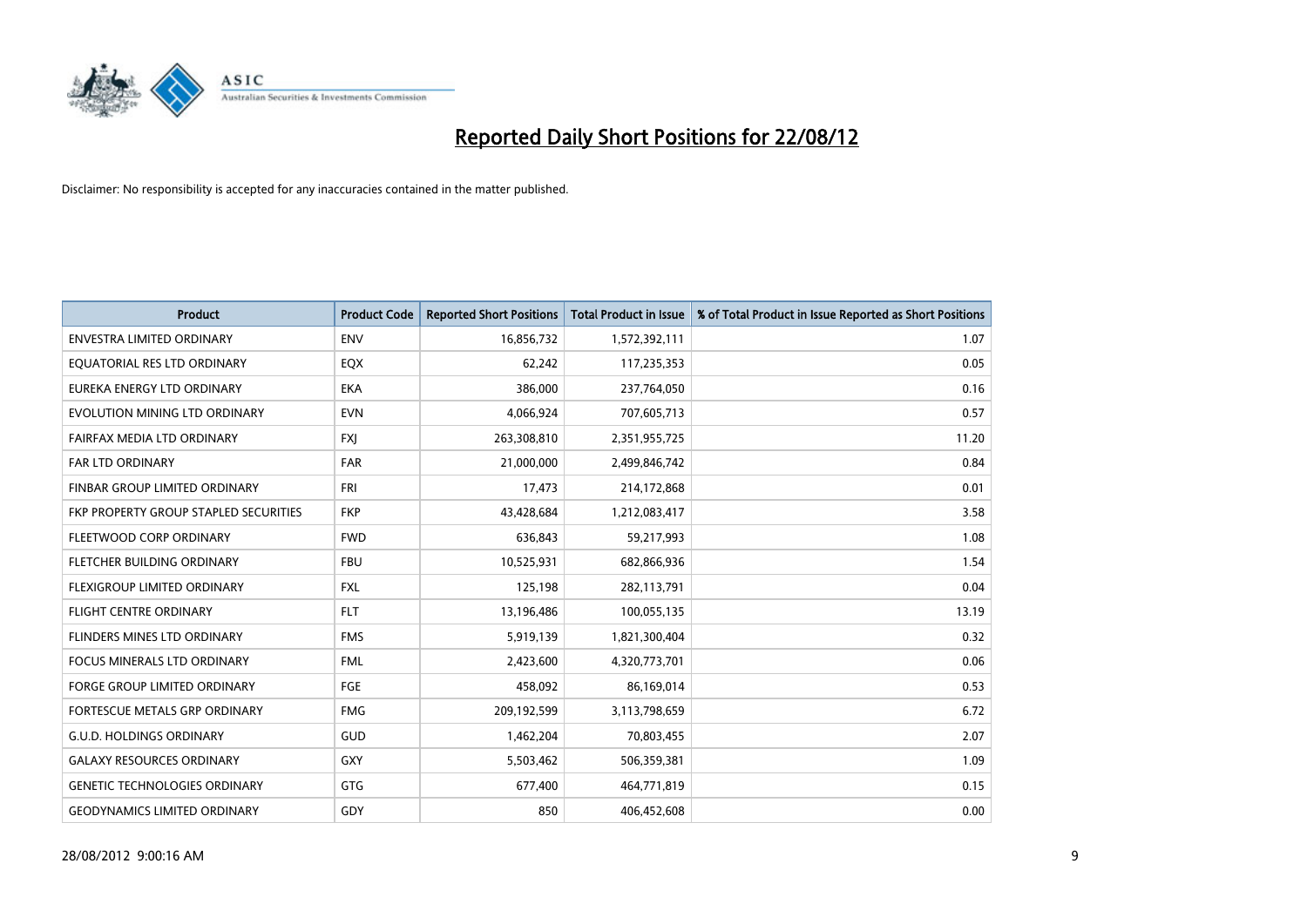

| <b>Product</b>                            | <b>Product Code</b> | <b>Reported Short Positions</b> | <b>Total Product in Issue</b> | % of Total Product in Issue Reported as Short Positions |
|-------------------------------------------|---------------------|---------------------------------|-------------------------------|---------------------------------------------------------|
| <b>GINDALBIE METALS LTD ORDINARY</b>      | <b>GBG</b>          | 54,763,060                      | 1,247,487,454                 | 4.39                                                    |
| <b>GOODMAN FIELDER, ORDINARY</b>          | <b>GFF</b>          | 37,464,864                      | 1,955,559,207                 | 1.92                                                    |
| <b>GOODMAN GROUP STAPLEDUSPROH.DEFSET</b> | <b>GMGDC</b>        | 10,966,454                      | 1,605,107,475                 | 0.68                                                    |
| <b>GPT GROUP STAPLED SEC.</b>             | <b>GPT</b>          | 6,592,169                       | 1,766,785,075                 | 0.37                                                    |
| <b>GRAINCORP LIMITED A CLASS ORDINARY</b> | <b>GNC</b>          | 1,458,149                       | 198,318,900                   | 0.74                                                    |
| <b>GRANGE RESOURCES, ORDINARY</b>         | <b>GRR</b>          | 3,096,635                       | 1,155,487,102                 | 0.27                                                    |
| <b>GREENLAND MIN EN LTD ORDINARY</b>      | GGG                 | 3,606,065                       | 416,390,488                   | 0.87                                                    |
| <b>GRYPHON MINERALS LTD ORDINARY</b>      | GRY                 | 17,515,646                      | 348,264,983                   | 5.03                                                    |
| <b>GUILDFORD COAL LTD ORDINARY</b>        | <b>GUF</b>          | 1,950,644                       | 521,046,899                   | 0.37                                                    |
| <b>GUIARAT NRE COAL LTD ORDINARY</b>      | <b>GNM</b>          | 660,600                         | 1,093,137,858                 | 0.06                                                    |
| <b>GUNNS LIMITED ORDINARY</b>             | <b>GNS</b>          | 55,105,305                      | 848,401,559                   | 6.50                                                    |
| <b>GWA GROUP LTD ORDINARY</b>             | <b>GWA</b>          | 13,196,937                      | 302,005,514                   | 4.37                                                    |
| HARVEY NORMAN ORDINARY                    | <b>HVN</b>          | 97,884,857                      | 1,062,316,784                 | 9.21                                                    |
| HASTIE GROUP LIMITED ORDINARY             | <b>HST</b>          | 233,914                         | 137,353,504                   | 0.17                                                    |
| HASTINGS DIVERSIFIED STAPLED SECURITY     | <b>HDF</b>          | 969,206                         | 530,001,072                   | 0.18                                                    |
| <b>HENDERSON GROUP CDI 1:1</b>            | <b>HGG</b>          | 5,875,937                       | 704,007,724                   | 0.83                                                    |
| HFA HOLDINGS LIMITED ORDINARY             | <b>HFA</b>          | 3,809                           | 117,332,831                   | 0.00                                                    |
| HIGHLANDS PACIFIC ORDINARY                | <b>HIG</b>          | 803,586                         | 789,132,854                   | 0.10                                                    |
| HILLGROVE RES LTD ORDINARY                | <b>HGO</b>          | 5,080,335                       | 912,901,046                   | 0.56                                                    |
| HILLS HOLDINGS LTD ORDINARY               | <b>HIL</b>          | 2.985.131                       | 246,500,444                   | 1.21                                                    |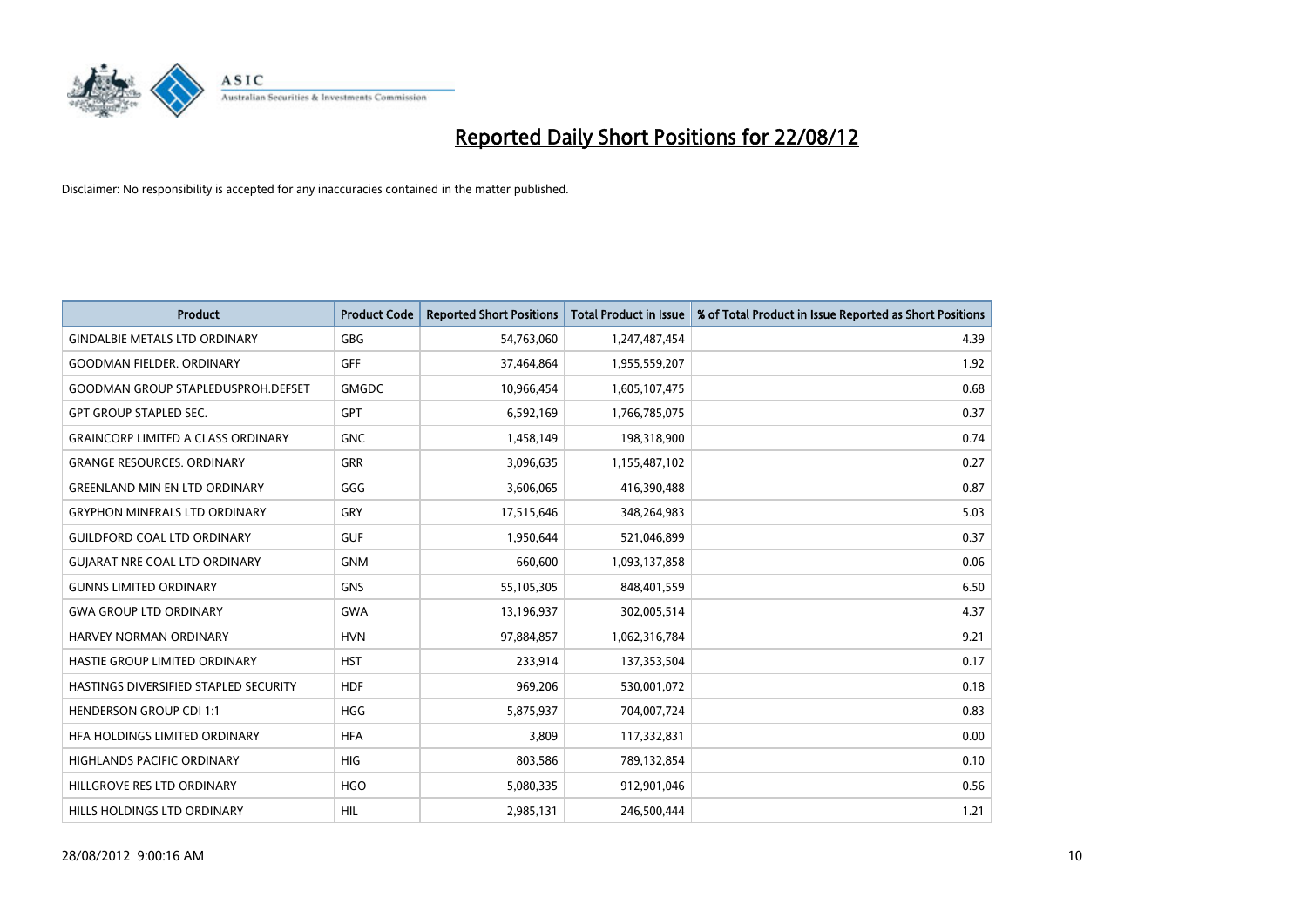

| <b>Product</b>                                | <b>Product Code</b> | <b>Reported Short Positions</b> | <b>Total Product in Issue</b> | % of Total Product in Issue Reported as Short Positions |
|-----------------------------------------------|---------------------|---------------------------------|-------------------------------|---------------------------------------------------------|
| HORIZON OIL LIMITED ORDINARY                  | <b>HZN</b>          | 26,031,299                      | 1,130,811,515                 | 2.30                                                    |
| <b>ICON ENERGY LIMITED ORDINARY</b>           | <b>ICN</b>          | 72                              | 469,301,394                   | 0.00                                                    |
| <b>IINET LIMITED ORDINARY</b>                 | <b>IIN</b>          | 150,937                         | 160,968,847                   | 0.09                                                    |
| ILUKA RESOURCES ORDINARY                      | ILU                 | 40,384,097                      | 418,700,517                   | 9.65                                                    |
| <b>IMDEX LIMITED ORDINARY</b>                 | <b>IMD</b>          | 349,344                         | 208,235,426                   | 0.17                                                    |
| <b>INCITEC PIVOT ORDINARY</b>                 | IPL                 | 3,808,351                       | 1,628,730,107                 | 0.23                                                    |
| <b>INDEPENDENCE GROUP ORDINARY</b>            | <b>IGO</b>          | 11,915,386                      | 232,882,535                   | 5.12                                                    |
| <b>INDOPHIL RESOURCES ORDINARY</b>            | <b>IRN</b>          | 1,072,664                       | 1,203,146,194                 | 0.09                                                    |
| INDUSTREA LIMITED ORDINARY                    | IDL                 | 524,194                         | 370,268,218                   | 0.14                                                    |
| <b>INFIGEN ENERGY STAPLED SECURITIES</b>      | <b>IFN</b>          | 4,089,245                       | 762,265,972                   | 0.54                                                    |
| <b>INSURANCE AUSTRALIA ORDINARY</b>           | IAG                 | 3,680,409                       | 2,079,034,021                 | 0.18                                                    |
| <b>INTEGRA MINING LTD, ORDINARY</b>           | <b>IGR</b>          | 2,113,143                       | 934,440,899                   | 0.23                                                    |
| <b>INTREPID MINES ORDINARY</b>                | <b>IAU</b>          | 7,590,638                       | 525,977,740                   | 1.44                                                    |
| <b>INVESTA OFFICE FUND STAPLED SECURITIES</b> | <b>IOF</b>          | 2,368,087                       | 614,047,458                   | 0.39                                                    |
| <b>INVOCARE LIMITED ORDINARY</b>              | <b>IVC</b>          | 3,484,481                       | 110,030,298                   | 3.17                                                    |
| ION LIMITED ORDINARY                          | <b>ION</b>          | 164,453                         | 256,365,105                   | 0.06                                                    |
| <b>IOOF HOLDINGS LTD ORDINARY</b>             | <b>IFL</b>          | 1,110,641                       | 229,794,395                   | 0.48                                                    |
| <b>IRESS LIMITED ORDINARY</b>                 | <b>IRE</b>          | 3,292,572                       | 128,428,871                   | 2.56                                                    |
| <b>IRON ORE HOLDINGS ORDINARY</b>             | <b>IOH</b>          | 40,418                          | 161,174,005                   | 0.03                                                    |
| ISHARES MSCI AUS 200 ISHARES MSCI AUS 200     | <b>IOZ</b>          | 8.359                           | 5,253,191                     | 0.16                                                    |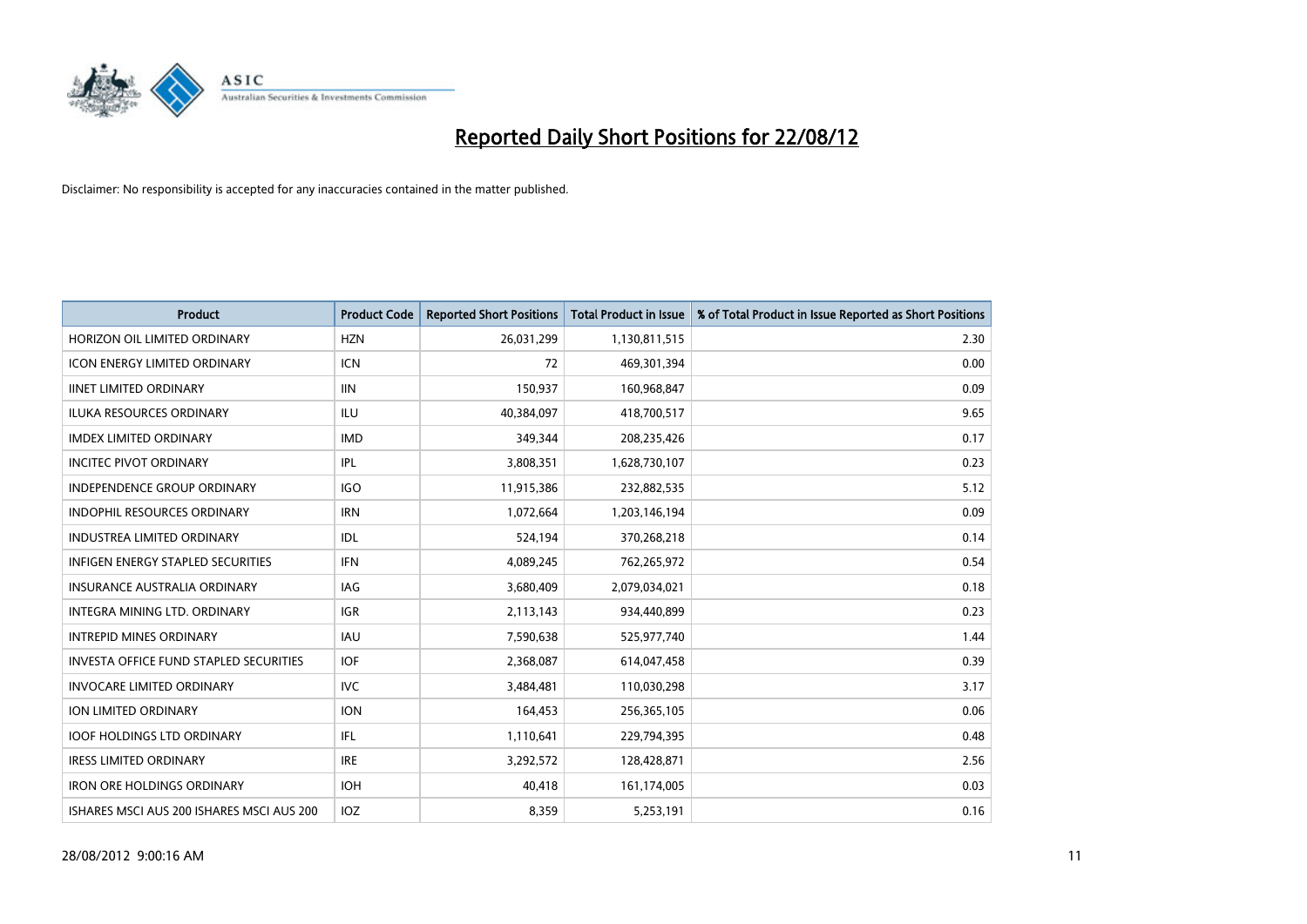

| <b>Product</b>                                  | <b>Product Code</b> | <b>Reported Short Positions</b> | <b>Total Product in Issue</b> | % of Total Product in Issue Reported as Short Positions |
|-------------------------------------------------|---------------------|---------------------------------|-------------------------------|---------------------------------------------------------|
| <b>ISHARES S&amp;P EU 350 CDI 1:1</b>           | IEU                 | 40.858                          | 50,800,000                    | 0.08                                                    |
| ISHARES S&P MCAP 400 CDI 1:1                    | <b>IIH</b>          | 10,836                          | 57,450,000                    | 0.02                                                    |
| <b>IVANHOE AUSTRALIA ORDINARY</b>               | <b>IVA</b>          | 3,916,607                       | 554,687,635                   | 0.71                                                    |
| <b>JAMES HARDIE INDUST CHESS DEPOSITARY INT</b> | <b>IHX</b>          | 10,264,329                      | 437,947,092                   | 2.34                                                    |
| <b>IB HI-FI LIMITED ORDINARY</b>                | <b>IBH</b>          | 18,689,308                      | 98,850,643                    | 18.91                                                   |
| <b>JUPITER MINES ORDINARY</b>                   | <b>IMS</b>          | 158                             | 2,056,834,044                 | 0.00                                                    |
| <b>KAGARA LTD ORDINARY</b>                      | <b>KZL</b>          | 3,427,458                       | 798,953,117                   | 0.43                                                    |
| KANGAROO RES LTD ORDINARY                       | <b>KRL</b>          | 51,941                          | 3,434,430,012                 | 0.00                                                    |
| KAROON GAS AUSTRALIA ORDINARY                   | <b>KAR</b>          | 853,886                         | 221,420,769                   | 0.39                                                    |
| KATHMANDU HOLD LTD ORDINARY                     | <b>KMD</b>          | 1,184,436                       | 200,165,940                   | 0.59                                                    |
| <b>KBL MINING LIMITED ORDINARY</b>              | <b>KBL</b>          | 1,820                           | 285,421,456                   | 0.00                                                    |
| <b>KENTOR GOLD LIMITED ORDINARY</b>             | KGL                 | 290                             | 116,209,874                   | 0.00                                                    |
| KINGSGATE CONSOLID. ORDINARY                    | <b>KCN</b>          | 7,114,514                       | 151,347,122                   | 4.70                                                    |
| KINGSROSE MINING LTD ORDINARY                   | <b>KRM</b>          | 123,661                         | 289,243,617                   | 0.04                                                    |
| LEIGHTON HOLDINGS ORDINARY                      | LEI                 | 12,769,696                      | 337,087,596                   | 3.79                                                    |
| LEND LEASE GROUP UNIT/ORD STAPLED               | LLC                 | 7,518,360                       | 572,789,827                   | 1.31                                                    |
| LINC ENERGY LTD ORDINARY                        | <b>LNC</b>          | 44,228,548                      | 504,487,631                   | 8.77                                                    |
| LIQUEFIED NATURAL ORDINARY                      | <b>LNG</b>          | 272,800                         | 267,699,015                   | 0.10                                                    |
| <b>LYNAS CORPORATION ORDINARY</b>               | <b>LYC</b>          | 186,010,057                     | 1,715,029,131                 | 10.85                                                   |
| M2 TELECOMMUNICATION ORDINARY                   | <b>MTU</b>          | 2,047,045                       | 156,581,954                   | 1.31                                                    |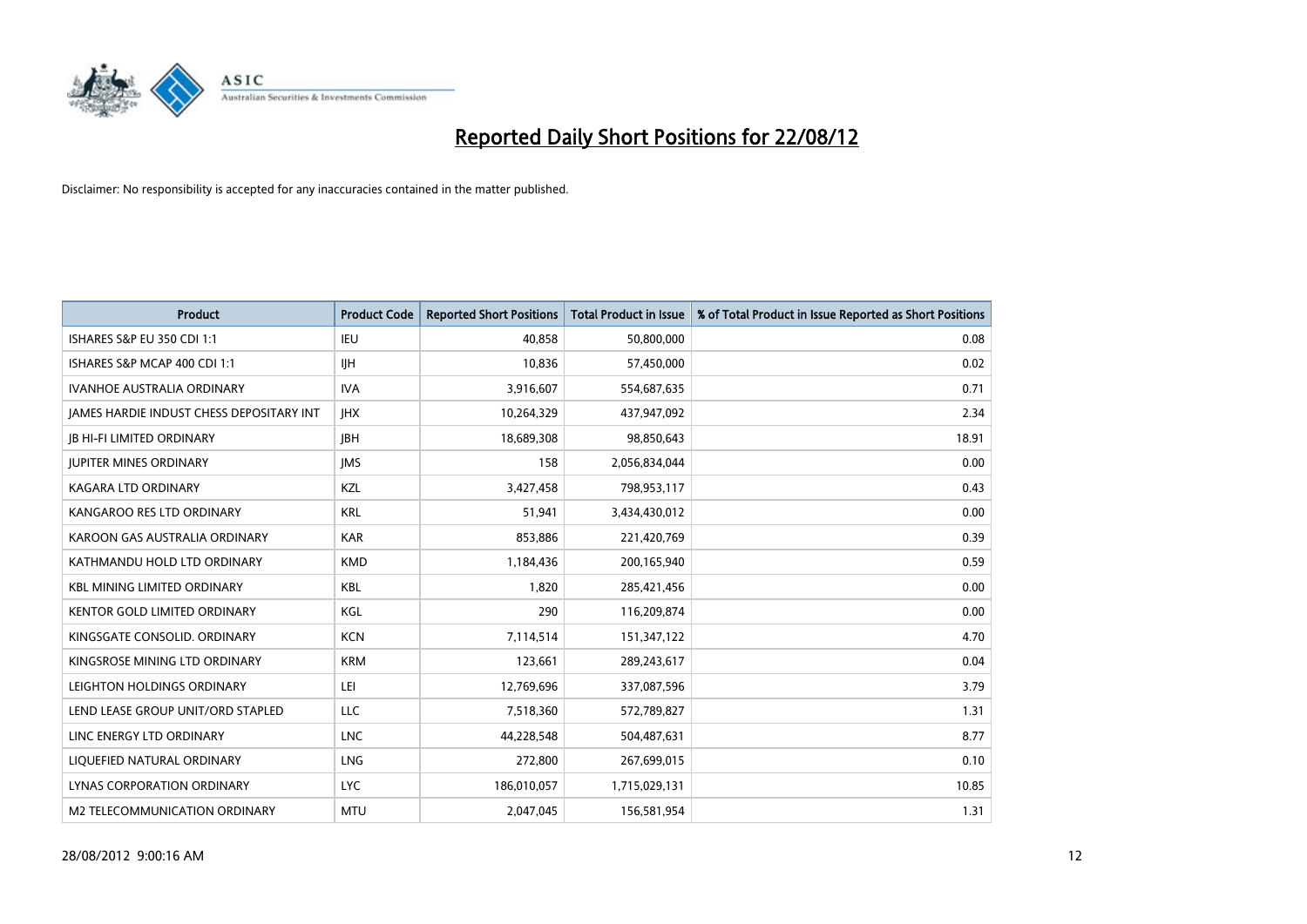

| <b>Product</b>                        | <b>Product Code</b> | <b>Reported Short Positions</b> | <b>Total Product in Issue</b> | % of Total Product in Issue Reported as Short Positions |
|---------------------------------------|---------------------|---------------------------------|-------------------------------|---------------------------------------------------------|
| <b>MACMAHON HOLDINGS ORDINARY</b>     | <b>MAH</b>          | 4,530,617                       | 741,316,038                   | 0.61                                                    |
| MACO ATLAS ROADS GRP ORDINARY STAPLED | <b>MQA</b>          | 5,472,134                       | 478,531,436                   | 1.14                                                    |
| MACOUARIE GROUP LTD ORDINARY          | <b>MOG</b>          | 6,089,181                       | 340,876,697                   | 1.79                                                    |
| MARENGO MINING ORDINARY               | <b>MGO</b>          | 39,850                          | 1,137,720,551                 | 0.00                                                    |
| MASTERMYNE GROUP LTD ORDINARY         | <b>MYE</b>          | 49,401                          | 75,367,514                    | 0.07                                                    |
| <b>MATRIX C &amp; E LTD ORDINARY</b>  | <b>MCE</b>          | 1,014,319                       | 94,555,428                    | 1.07                                                    |
| <b>MAVERICK DRILLING ORDINARY</b>     | <b>MAD</b>          | 1,458,187                       | 292,104,090                   | 0.50                                                    |
| MCMILLAN SHAKESPEARE ORDINARY         | <b>MMS</b>          | 77,068                          | 74,523,965                    | 0.10                                                    |
| MEDUSA MINING LTD ORDINARY            | <b>MML</b>          | 1,551,511                       | 188,903,911                   | 0.82                                                    |
| MELBOURNE IT LIMITED ORDINARY         | <b>MLB</b>          | 300                             | 81,965,992                    | 0.00                                                    |
| MEO AUSTRALIA LTD ORDINARY            | <b>MEO</b>          | 3,522,555                       | 539,913,260                   | 0.65                                                    |
| <b>MERMAID MARINE ORDINARY</b>        | <b>MRM</b>          | 1,695,053                       | 219,453,350                   | 0.77                                                    |
| MESOBLAST LIMITED ORDINARY            | <b>MSB</b>          | 15,999,780                      | 284,478,361                   | 5.62                                                    |
| METALS X LIMITED ORDINARY             | <b>MLX</b>          | 2,013,015                       | 1,316,663,257                 | 0.15                                                    |
| METCASH LIMITED ORDINARY              | <b>MTS</b>          | 43,795,634                      | 880,704,786                   | 4.97                                                    |
| METMINCO LIMITED ORDINARY             | <b>MNC</b>          | 13,942                          | 1,749,541,573                 | 0.00                                                    |
| MHM METALS LIMITED ORDINARY           | <b>MHM</b>          | 37,083                          | 116,312,192                   | 0.03                                                    |
| MICLYN EXP OFFSHR ORDINARY            | <b>MIO</b>          | 87,976                          | 278,515,705                   | 0.03                                                    |
| MILTON CORPORATION ORDINARY           | <b>MLT</b>          | 12,800                          | 121,625,655                   | 0.01                                                    |
| MINCOR RESOURCES NL ORDINARY          | <b>MCR</b>          | 982,725                         | 188,208,274                   | 0.52                                                    |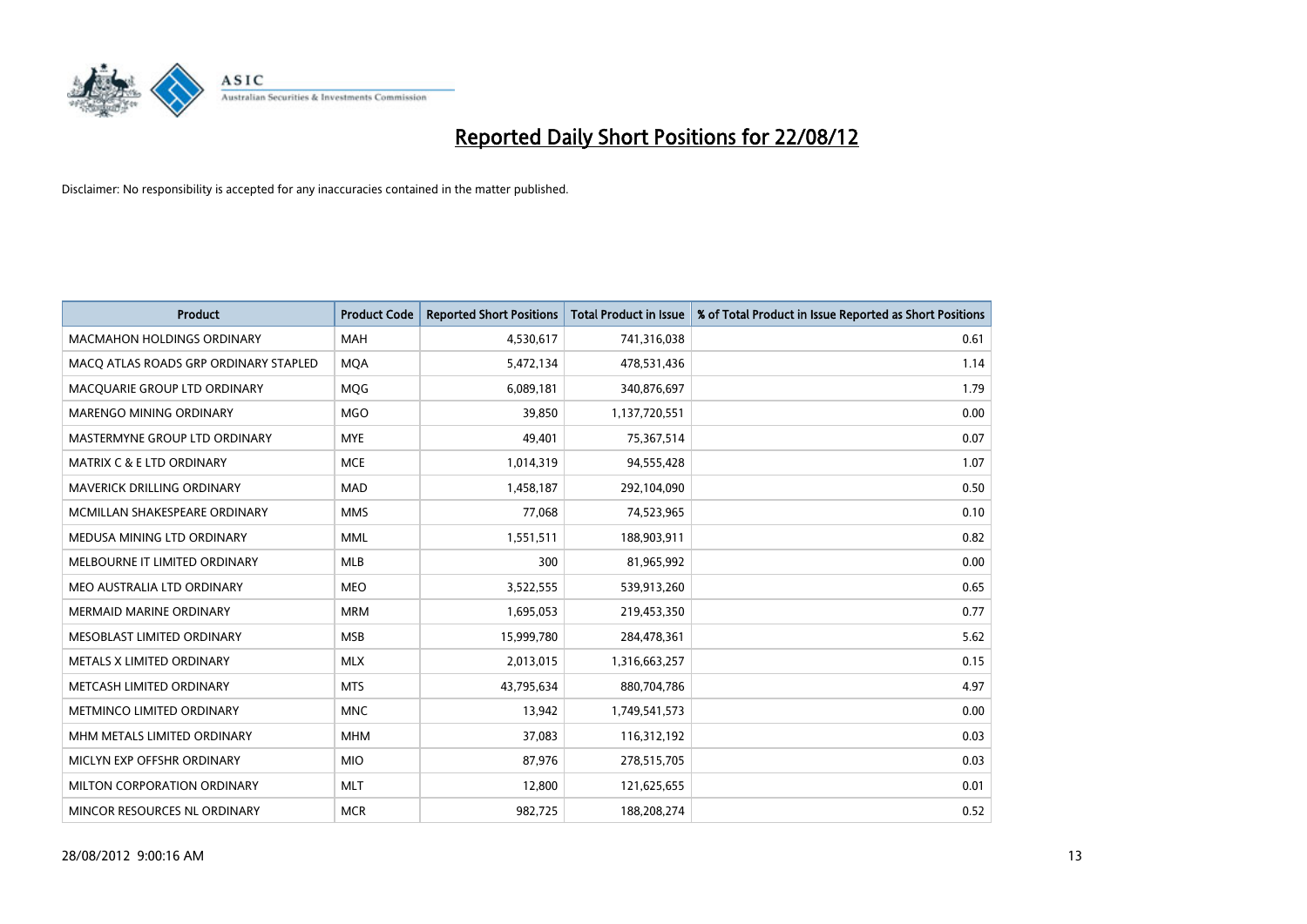

| <b>Product</b>                       | <b>Product Code</b> | <b>Reported Short Positions</b> | <b>Total Product in Issue</b> | % of Total Product in Issue Reported as Short Positions |
|--------------------------------------|---------------------|---------------------------------|-------------------------------|---------------------------------------------------------|
| MINERAL DEPOSITS ORDINARY            | <b>MDL</b>          | 434,585                         | 83,538,786                    | 0.52                                                    |
| MINERAL RESOURCES, ORDINARY          | <b>MIN</b>          | 3,639,793                       | 184,856,018                   | 1.97                                                    |
| MIRABELA NICKEL LTD ORDINARY         | <b>MBN</b>          | 10,694,077                      | 876,571,645                   | 1.22                                                    |
| MIRVAC GROUP STAPLED SECURITIES      | <b>MGR</b>          | 15,630,936                      | 3,422,151,869                 | 0.46                                                    |
| MOLOPO ENERGY LTD ORDINARY           | <b>MPO</b>          | 1,125,571                       | 245,849,711                   | 0.46                                                    |
| MOLY MINES LIMITED ORDINARY          | <b>MOL</b>          | 101                             | 384,893,989                   | 0.00                                                    |
| <b>MONADELPHOUS GROUP ORDINARY</b>   | <b>MND</b>          | 3,314,870                       | 88,674,327                    | 3.74                                                    |
| MORTGAGE CHOICE LTD ORDINARY         | <b>MOC</b>          | 2,324,547                       | 120,319,572                   | 1.93                                                    |
| MOUNT GIBSON IRON ORDINARY           | <b>MGX</b>          | 4,308,397                       | 1,085,728,430                 | 0.40                                                    |
| <b>MURCHISON METALS LTD ORDINARY</b> | <b>MMX</b>          | 1,265,702                       | 450,427,346                   | 0.28                                                    |
| <b>MYER HOLDINGS LTD ORDINARY</b>    | <b>MYR</b>          | 43,859,963                      | 583,384,551                   | 7.52                                                    |
| MYSTATE LIMITED ORDINARY             | <b>MYS</b>          | 12,185                          | 86,977,573                    | 0.01                                                    |
| NATIONAL AUST. BANK ORDINARY         | <b>NAB</b>          | 16,356,206                      | 2,273,158,183                 | 0.72                                                    |
| NAVITAS LIMITED ORDINARY             | <b>NVT</b>          | 11,731,293                      | 375,318,628                   | 3.13                                                    |
| NEON ENERGY LIMITED ORDINARY         | <b>NEN</b>          | 6,885,854                       | 439,237,518                   | 1.57                                                    |
| NEW HOPE CORPORATION ORDINARY        | <b>NHC</b>          | 3,020,065                       | 830,411,534                   | 0.36                                                    |
| NEWCREST MINING ORDINARY             | <b>NCM</b>          | 1,740,388                       | 765,000,000                   | 0.23                                                    |
| NEWS CORP A NON-VOTING CDI           | <b>NWSLV</b>        | 3,342,563                       | 1,566,465,490                 | 0.21                                                    |
| NEWS CORP B VOTING CDI               | <b>NWS</b>          | 1,149,979                       | 798,520,953                   | 0.14                                                    |
| NEWSAT LIMITED ORDINARY              | <b>NWT</b>          | 70,000                          | 233,052,157                   | 0.03                                                    |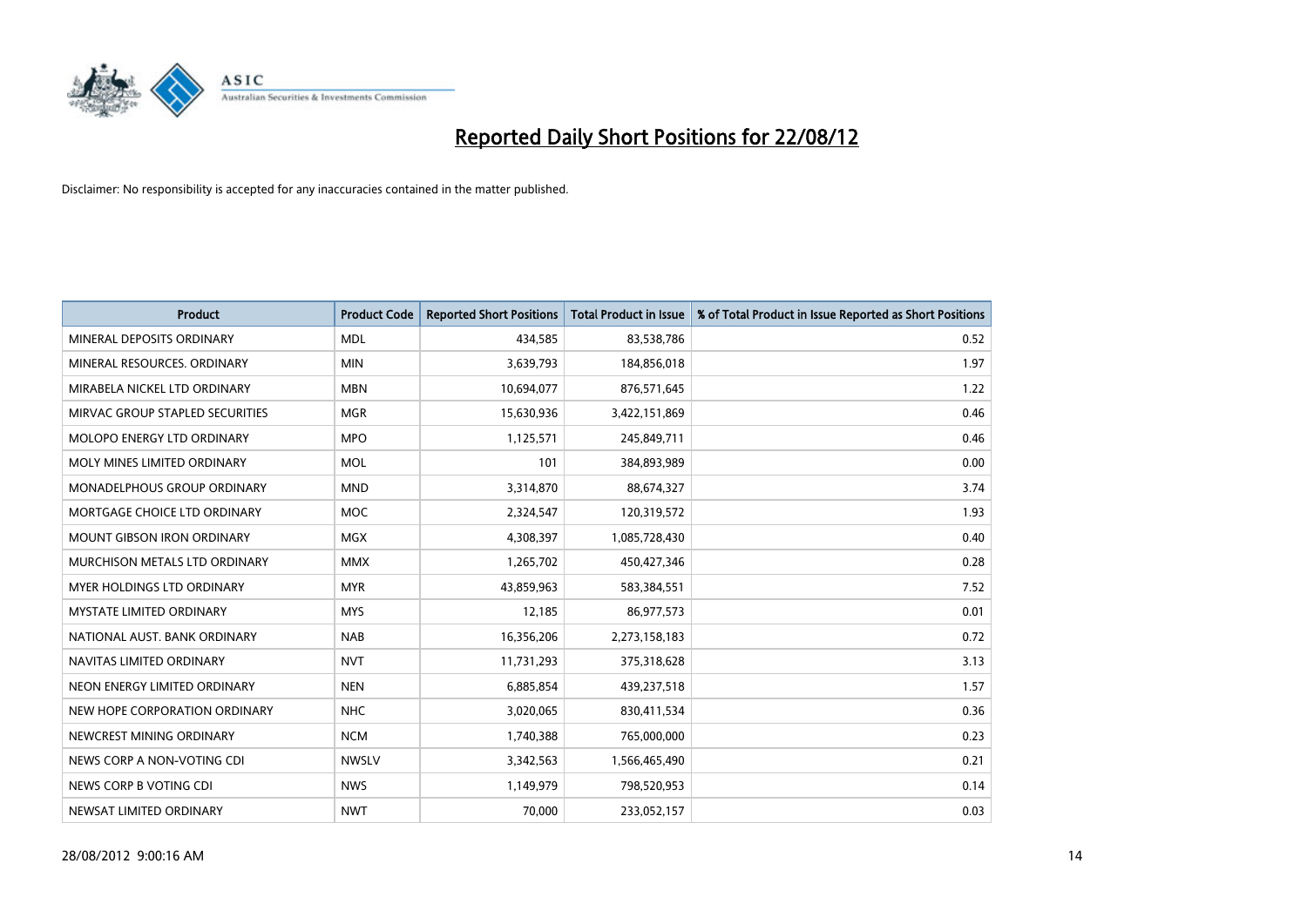

| <b>Product</b>                        | <b>Product Code</b> | <b>Reported Short Positions</b> | <b>Total Product in Issue</b> | % of Total Product in Issue Reported as Short Positions |
|---------------------------------------|---------------------|---------------------------------|-------------------------------|---------------------------------------------------------|
| NEXTDC LIMITED ORDINARY               | <b>NXT</b>          | 2,345,342                       | 150,602,388                   | 1.56                                                    |
| NEXUS ENERGY LIMITED ORDINARY         | <b>NXS</b>          | 4,009,406                       | 1,329,821,159                 | 0.30                                                    |
| NIB HOLDINGS LIMITED ORDINARY         | <b>NHF</b>          | 36,037                          | 439,004,182                   | 0.01                                                    |
| NIDO PETROLEUM ORDINARY               | <b>NDO</b>          | 117,122                         | 1,390,829,818                 | 0.01                                                    |
| NOBLE MINERAL RES ORDINARY            | <b>NMG</b>          | 4,536,497                       | 610,147,952                   | 0.74                                                    |
| NORFOLK GROUP ORDINARY                | <b>NFK</b>          | 550                             | 158,890,730                   | 0.00                                                    |
| NORTHERN IRON LTD ORDINARY            | <b>NFE</b>          | 163.774                         | 369,980,113                   | 0.04                                                    |
| NORTHERN STAR ORDINARY                | <b>NST</b>          | 1,402,924                       | 410,514,273                   | 0.34                                                    |
| NRW HOLDINGS LIMITED ORDINARY         | <b>NWH</b>          | 921,513                         | 278,888,011                   | 0.33                                                    |
| NUFARM LIMITED ORDINARY               | <b>NUF</b>          | 6,139,213                       | 262,142,247                   | 2.34                                                    |
| OAKTON LIMITED ORDINARY               | <b>OKN</b>          | 219,272                         | 91,721,874                    | 0.24                                                    |
| OCEANAGOLD CORP. CHESS DEPOSITARY INT | <b>OGC</b>          | 409,308                         | 262,982,710                   | 0.16                                                    |
| OIL SEARCH LTD ORDINARY               | OSH                 | 4,726,295                       | 1,331,356,047                 | 0.35                                                    |
| OM HOLDINGS LIMITED ORDINARY          | OMH                 | 4,617,970                       | 604,105,150                   | 0.76                                                    |
| ORICA LIMITED ORDINARY                | ORI                 | 1,843,307                       | 365,642,802                   | 0.50                                                    |
| ORIGIN ENERGY ORDINARY                | <b>ORG</b>          | 8,563,986                       | 1,089,633,153                 | 0.79                                                    |
| OROCOBRE LIMITED ORDINARY             | <b>ORE</b>          | 91,365                          | 103,195,029                   | 0.09                                                    |
| OROTONGROUP LIMITED ORDINARY          | <b>ORL</b>          | 170,706                         | 40,880,902                    | 0.42                                                    |
| OZ MINERALS ORDINARY                  | OZL                 | 7,075,390                       | 303,470,022                   | 2.33                                                    |
| PACIFIC BRANDS ORDINARY               | PBG                 | 4.646.728                       | 912,915,695                   | 0.51                                                    |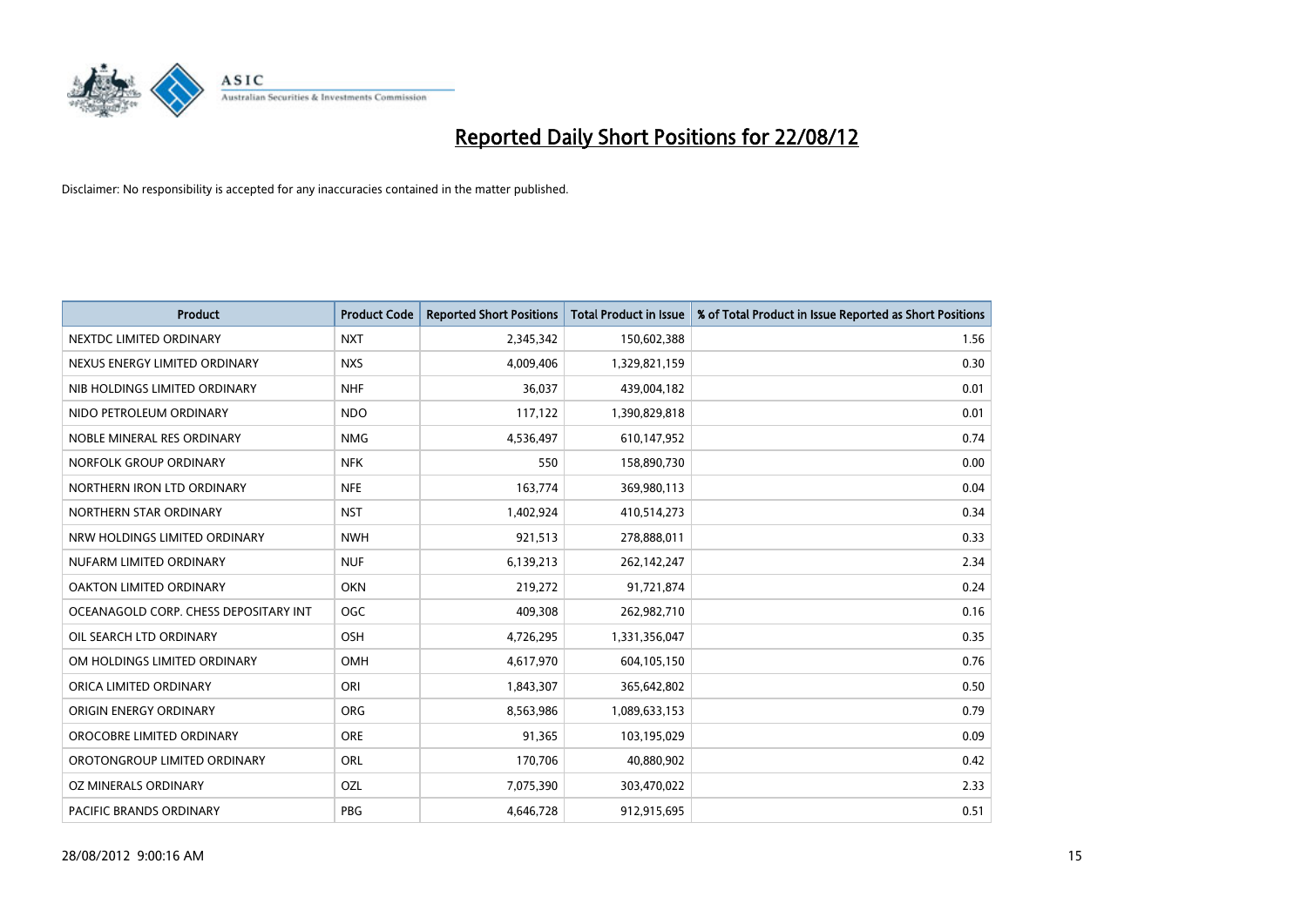

| <b>Product</b>               | <b>Product Code</b> | <b>Reported Short Positions</b> | <b>Total Product in Issue</b> | % of Total Product in Issue Reported as Short Positions |
|------------------------------|---------------------|---------------------------------|-------------------------------|---------------------------------------------------------|
| PALADIN ENERGY LTD ORDINARY  | <b>PDN</b>          | 66,376,585                      | 835,645,290                   | 7.94                                                    |
| PANAUST LIMITED ORDINARY     | <b>PNA</b>          | 3,072,083                       | 604,599,995                   | 0.51                                                    |
| PANCONTINENTAL OIL ORDINARY  | <b>PCL</b>          | 200,000                         | 1,148,744,096                 | 0.02                                                    |
| PANORAMIC RESOURCES ORDINARY | PAN                 | 3,423,764                       | 238,714,560                   | 1.43                                                    |
| PAPERLINX LIMITED ORDINARY   | <b>PPX</b>          | 1,449,790                       | 609,280,761                   | 0.24                                                    |
| PAPILLON RES LTD ORDINARY    | PIR                 | 526,299                         | 245,819,121                   | 0.21                                                    |
| PARAMOUNT MINING ORDINARY    | <b>PCP</b>          | 100,000                         | 290,621,943                   | 0.03                                                    |
| PEET LIMITED ORDINARY        | <b>PPC</b>          | 1,699,307                       | 320,170,604                   | 0.53                                                    |
| PERILYA LIMITED ORDINARY     | PEM                 | 96,970                          | 769,316,426                   | 0.01                                                    |
| PERPETUAL LIMITED ORDINARY   | PPT                 | 2,306,671                       | 41,980,678                    | 5.49                                                    |
| PERSEUS MINING LTD ORDINARY  | PRU                 | 11,547,173                      | 457,962,088                   | 2.52                                                    |
| PHARMAXIS LTD ORDINARY       | <b>PXS</b>          | 4,293,677                       | 307,888,389                   | 1.39                                                    |
| PLATINUM ASSET ORDINARY      | <b>PTM</b>          | 7,225,301                       | 561,347,878                   | 1.29                                                    |
| PLATINUM AUSTRALIA ORDINARY  | <b>PLA</b>          | 836,127                         | 504,968,043                   | 0.17                                                    |
| PMI GOLD CORP CDI 1:1        | <b>PVM</b>          | 77,931                          | 71,705,667                    | 0.11                                                    |
| PMP LIMITED ORDINARY         | <b>PMP</b>          | 71,219                          | 323,781,124                   | 0.02                                                    |
| PREMIER INVESTMENTS ORDINARY | <b>PMV</b>          | 775,428                         | 155,260,478                   | 0.50                                                    |
| PRIMA BIOMED LTD ORDINARY    | <b>PRR</b>          | 4,000,997                       | 1,066,063,388                 | 0.38                                                    |
| PRIMARY HEALTH CARE ORDINARY | <b>PRY</b>          | 19,936,376                      | 501,717,314                   | 3.97                                                    |
| PRIMEAG AUSTRALIA ORDINARY   | PAG                 | 77,589                          | 266,394,444                   | 0.03                                                    |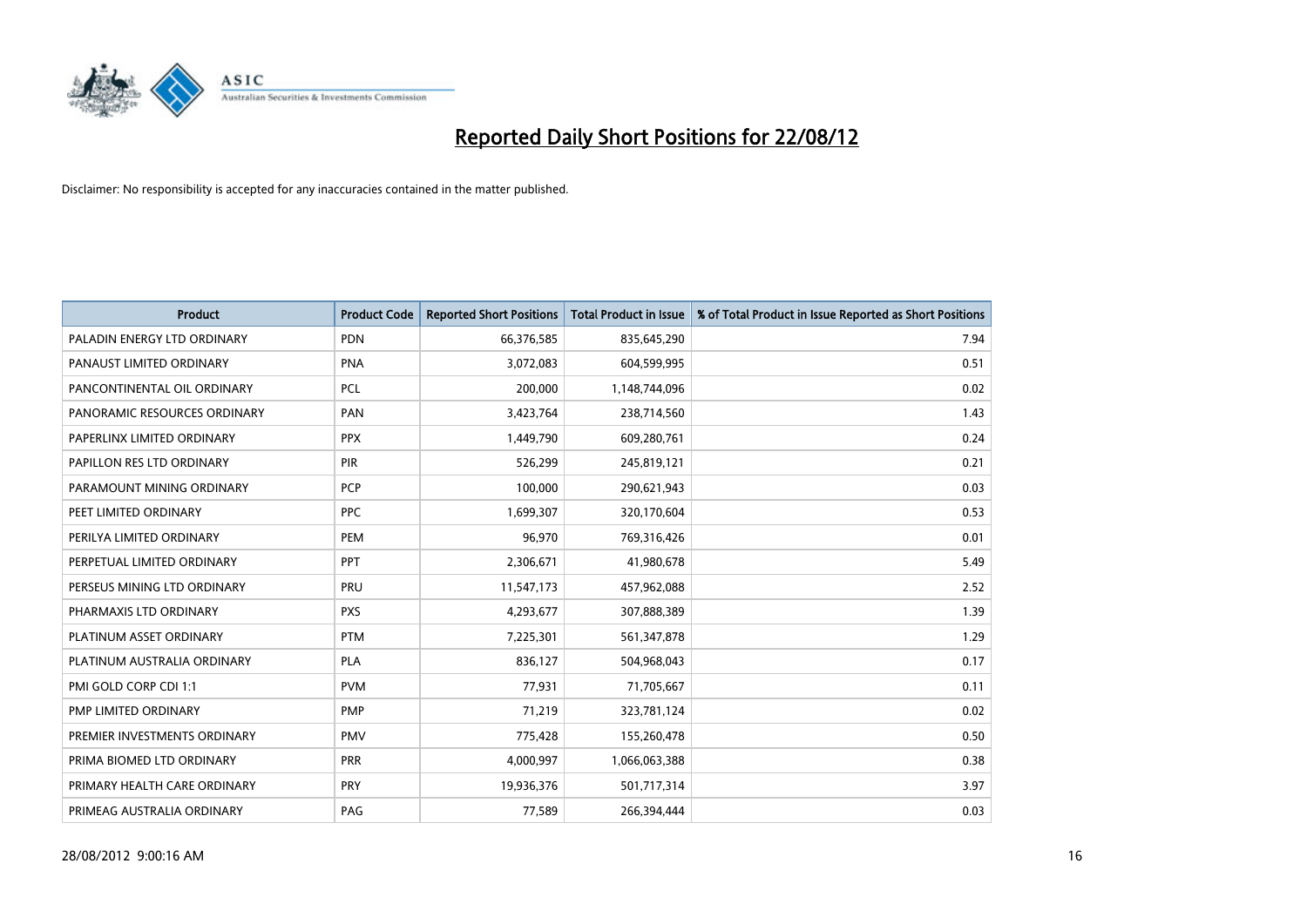

| <b>Product</b>                      | <b>Product Code</b> | <b>Reported Short Positions</b> | <b>Total Product in Issue</b> | % of Total Product in Issue Reported as Short Positions |
|-------------------------------------|---------------------|---------------------------------|-------------------------------|---------------------------------------------------------|
| PROGRAMMED ORDINARY                 | <b>PRG</b>          | 599,500                         | 118,175,280                   | 0.51                                                    |
| <b>QANTAS AIRWAYS ORDINARY</b>      | QAN                 | 13,825,792                      | 2,265,123,620                 | 0.61                                                    |
| OBE INSURANCE GROUP ORDINARY        | <b>OBE</b>          | 52,133,652                      | 1,181,684,901                 | 4.41                                                    |
| OR NATIONAL LIMITED ORDINARY        | <b>ORN</b>          | 13,118,324                      | 2,440,000,000                 | 0.54                                                    |
| ORXPHARMA LTD ORDINARY              | <b>QRX</b>          | 143,990                         | 144,577,206                   | 0.10                                                    |
| <b>OUBE LOGISTICS HLDG ORDINARY</b> | <b>QUB</b>          | 6,255,450                       | 921,407,185                   | 0.68                                                    |
| RAMELIUS RESOURCES ORDINARY         | <b>RMS</b>          | 2,099,513                       | 336,116,949                   | 0.62                                                    |
| RAMSAY HEALTH CARE ORDINARY         | <b>RHC</b>          | 2,944,507                       | 202,081,252                   | 1.46                                                    |
| RANGE RESOURCES LTD ORDINARY        | <b>RRS</b>          | 233,488                         | 2,118,880,660                 | 0.01                                                    |
| <b>RCR TOMLINSON ORDINARY</b>       | <b>RCR</b>          | 31,856                          | 131,444,875                   | 0.02                                                    |
| <b>REA GROUP ORDINARY</b>           | <b>REA</b>          | 188,388                         | 131,714,699                   | 0.14                                                    |
| <b>RECKON LIMITED ORDINARY</b>      | <b>RKN</b>          | 989,650                         | 129,488,015                   | 0.76                                                    |
| RED 5 LIMITED ORDINARY              | <b>RED</b>          | 120,803                         | 135,488,008                   | 0.09                                                    |
| RED EMPEROR RESOURCE ORDINARY       | <b>RMP</b>          | 4,500                           | 266,234,221                   | 0.00                                                    |
| <b>RED FORK ENERGY ORDINARY</b>     | <b>RFE</b>          | 1,362,968                       | 310,324,853                   | 0.44                                                    |
| REDBANK ENERGY LTD ORDINARY         | AEI                 | 13                              | 786,287                       | 0.00                                                    |
| REGIS RESOURCES ORDINARY            | <b>RRL</b>          | 1,003,843                       | 453,206,465                   | 0.22                                                    |
| RESMED INC CDI 10:1                 | <b>RMD</b>          | 1,806,277                       | 1,556,242,300                 | 0.12                                                    |
| <b>RESOLUTE MINING ORDINARY</b>     | <b>RSG</b>          | 4,316,806                       | 628,628,623                   | 0.69                                                    |
| RESOURCE GENERATION ORDINARY        | <b>RES</b>          | 173                             | 262,895,652                   | 0.00                                                    |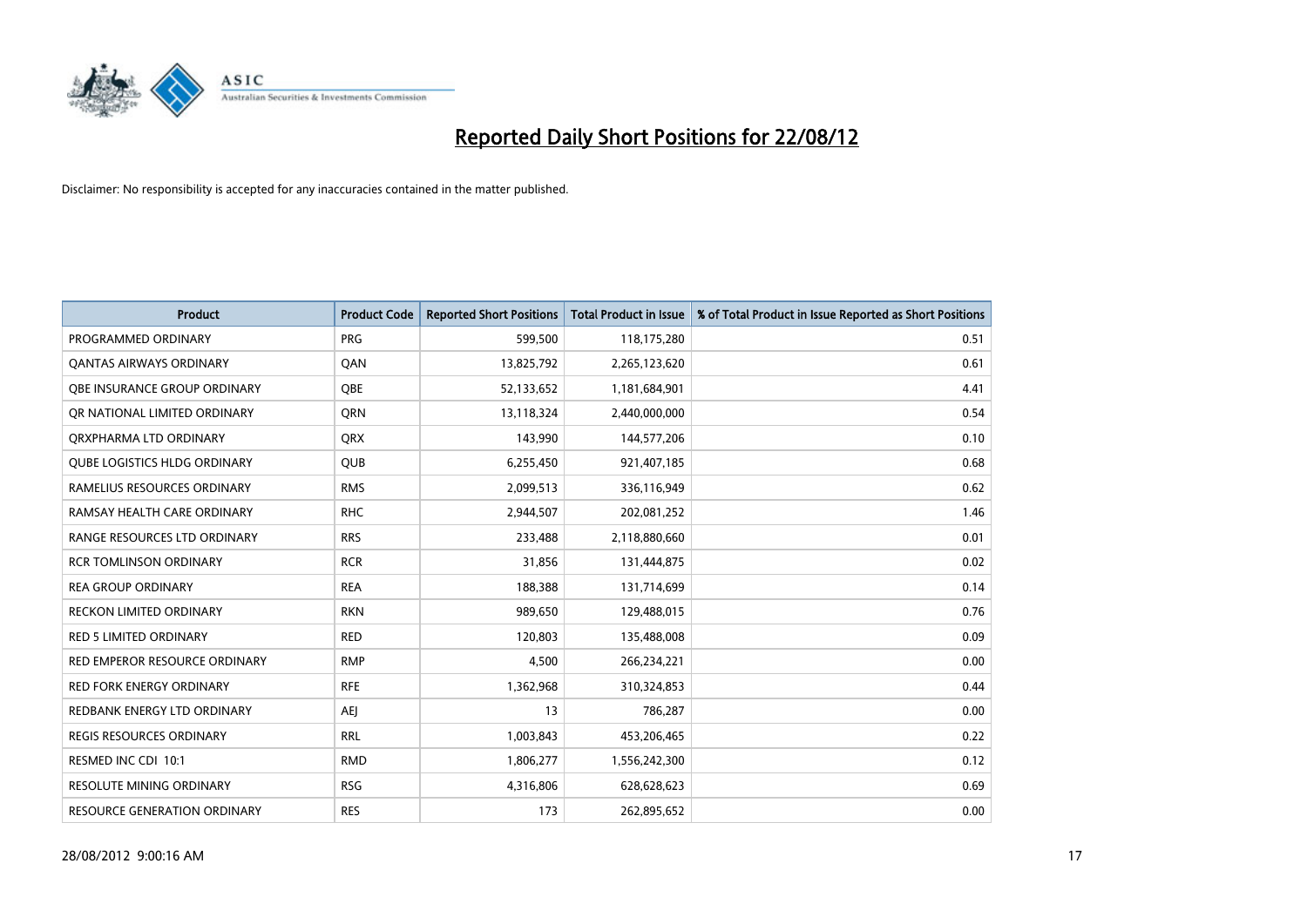

| <b>Product</b>                     | <b>Product Code</b> | <b>Reported Short Positions</b> | <b>Total Product in Issue</b> | % of Total Product in Issue Reported as Short Positions |
|------------------------------------|---------------------|---------------------------------|-------------------------------|---------------------------------------------------------|
| RETAIL FOOD GROUP ORDINARY         | <b>RFG</b>          | 16,960                          | 108,910,114                   | 0.02                                                    |
| REVERSE CORP LIMITED ORDINARY      | <b>REF</b>          | 100                             | 92,382,175                    | 0.00                                                    |
| REX MINERALS LIMITED ORDINARY      | <b>RXM</b>          | 511,725                         | 188,907,284                   | 0.27                                                    |
| RHG LIMITED ORDINARY               | <b>RHG</b>          | 36,083                          | 308,483,177                   | 0.01                                                    |
| <b>RIALTO ENERGY ORDINARY</b>      | <b>RIA</b>          | 39,233                          | 672,259,992                   | 0.01                                                    |
| <b>RIDLEY CORPORATION ORDINARY</b> | <b>RIC</b>          | 3,965                           | 307,817,071                   | 0.00                                                    |
| RIO TINTO LIMITED ORDINARY         | <b>RIO</b>          | 18,677,526                      | 435,758,720                   | 4.29                                                    |
| ROC OIL COMPANY ORDINARY           | <b>ROC</b>          | 2,963,121                       | 683,235,552                   | 0.43                                                    |
| RURALCO HOLDINGS ORDINARY          | <b>RHL</b>          | 12,000                          | 55,019,284                    | 0.02                                                    |
| SAI GLOBAL LIMITED ORDINARY        | SAI                 | 2,441,864                       | 204,662,229                   | 1.19                                                    |
| SALMAT LIMITED ORDINARY            | <b>SLM</b>          | 2,795,541                       | 159,802,174                   | 1.75                                                    |
| SAMSON OIL & GAS LTD ORDINARY      | SSN                 | 3,559,653                       | 1,785,332,299                 | 0.20                                                    |
| SANDFIRE RESOURCES ORDINARY        | <b>SFR</b>          | 4,478,838                       | 151,557,635                   | 2.96                                                    |
| <b>SANTOS LTD ORDINARY</b>         | <b>STO</b>          | 7,039,428                       | 953,031,949                   | 0.74                                                    |
| SARACEN MINERAL ORDINARY           | <b>SAR</b>          | 4,731,705                       | 594,815,640                   | 0.80                                                    |
| SEDGMAN LIMITED ORDINARY           | SDM                 | 8,937                           | 214,292,930                   | 0.00                                                    |
| <b>SEEK LIMITED ORDINARY</b>       | <b>SEK</b>          | 11,847,692                      | 337,101,307                   | 3.51                                                    |
| SENEX ENERGY LIMITED ORDINARY      | <b>SXY</b>          | 4,826,961                       | 1,138,734,837                 | 0.42                                                    |
| SERVCORP LIMITED ORDINARY          | SRV                 | 240                             | 98,440,807                    | 0.00                                                    |
| SERVICE STREAM ORDINARY            | <b>SSM</b>          | 400                             | 283,418,867                   | 0.00                                                    |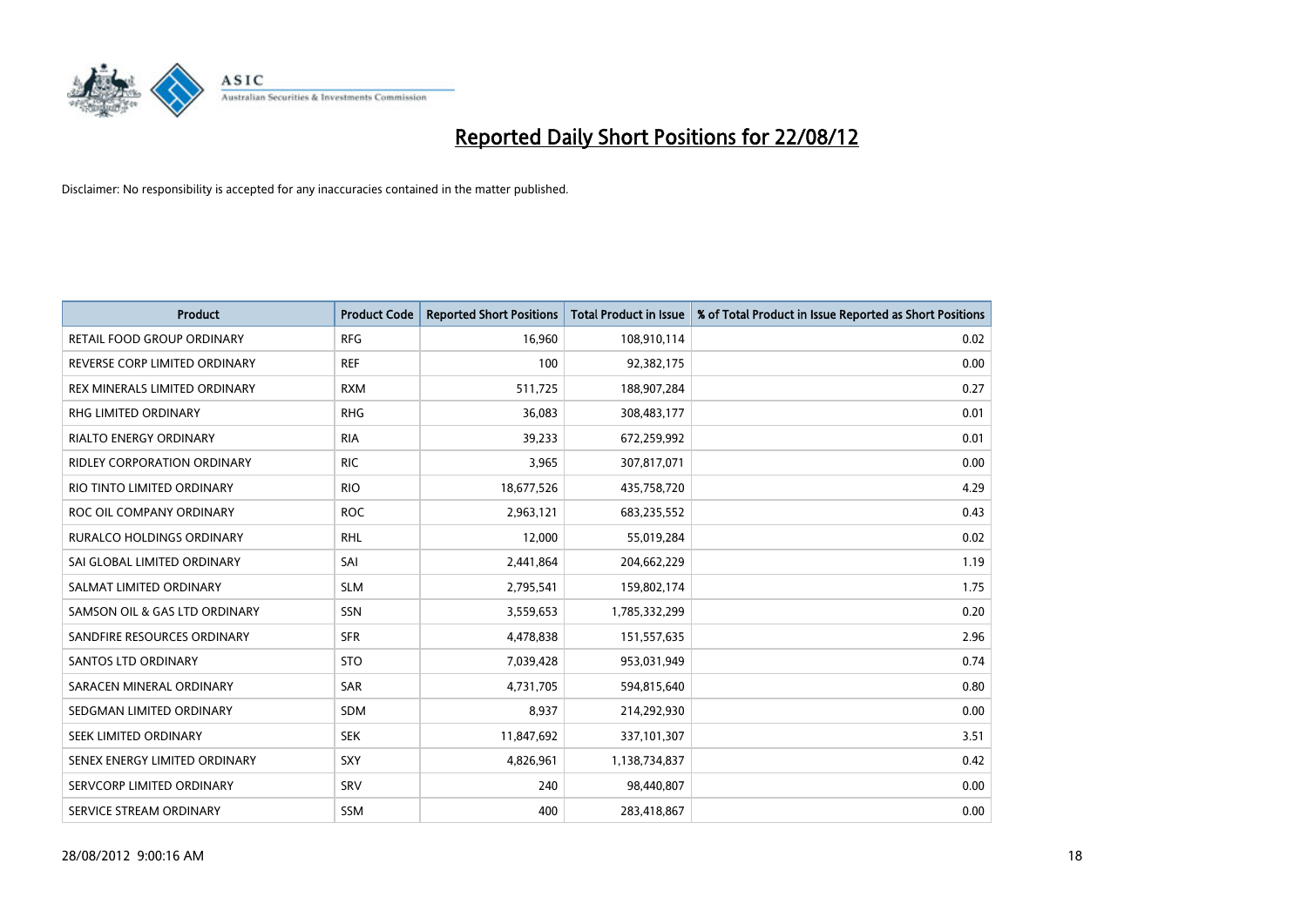

| <b>Product</b>                           | <b>Product Code</b> | <b>Reported Short Positions</b> | <b>Total Product in Issue</b> | % of Total Product in Issue Reported as Short Positions |
|------------------------------------------|---------------------|---------------------------------|-------------------------------|---------------------------------------------------------|
| SEVEN GROUP HOLDINGS ORDINARY            | <b>SVW</b>          | 1,717,414                       | 307,410,281                   | 0.56                                                    |
| SEVEN WEST MEDIA LTD ORDINARY            | <b>SWM</b>          | 18,804,418                      | 999,160,872                   | 1.88                                                    |
| SIGMA PHARMACEUTICAL ORDINARY            | <b>SIP</b>          | 5,846,947                       | 1,186,303,520                 | 0.49                                                    |
| SILEX SYSTEMS ORDINARY                   | <b>SLX</b>          | 819,291                         | 170,143,997                   | 0.48                                                    |
| SILVER LAKE RESOURCE ORDINARY            | <b>SLR</b>          | 6,786,889                       | 225,493,476                   | 3.01                                                    |
| SIMS METAL MGMT LTD ORDINARY             | SGM                 | 9,870,618                       | 204,830,045                   | 4.82                                                    |
| SINGAPORE TELECOMM. CHESS DEPOSITARY INT | <b>SGT</b>          | 10,115,781                      | 154,444,714                   | 6.55                                                    |
| SIRTEX MEDICAL ORDINARY                  | <b>SRX</b>          | 43,374                          | 55,768,136                    | 0.08                                                    |
| SKILLED GROUP LTD ORDINARY               | <b>SKE</b>          | 6,376                           | 233,487,276                   | 0.00                                                    |
| SKYCITY ENT GRP LTD ORDINARY             | <b>SKC</b>          | 55,101                          | 576,958,340                   | 0.01                                                    |
| <b>SLATER &amp; GORDON ORDINARY</b>      | <b>SGH</b>          | 4,625                           | 168,600,731                   | 0.00                                                    |
| SMS MANAGEMENT, ORDINARY                 | <b>SMX</b>          | 801,294                         | 68,464,436                    | 1.17                                                    |
| SONIC HEALTHCARE ORDINARY                | <b>SHL</b>          | 5,582,974                       | 390,969,875                   | 1.43                                                    |
| SOUL PATTINSON (W.H) ORDINARY            | SOL                 | 4.687                           | 239,395,320                   | 0.00                                                    |
| SOUTH BOULDER MINES ORDINARY             | <b>STB</b>          | 90,969                          | 126,732,826                   | 0.07                                                    |
| SP AUSNET STAPLED SECURITIES             | <b>SPN</b>          | 3,693,159                       | 3,339,620,165                 | 0.11                                                    |
| SPARK INFRASTRUCTURE STAPLED NOTE & UNIT | SKI                 | 36,954,384                      | 1,326,734,264                 | 2.79                                                    |
| SPDR 200 FUND ETF UNITS                  | <b>STW</b>          | 154,787                         | 50,259,567                    | 0.31                                                    |
| SPECIALTY FASHION ORDINARY               | <b>SFH</b>          | 1,420,330                       | 192,236,121                   | 0.74                                                    |
| ST BARBARA LIMITED ORDINARY              | <b>SBM</b>          | 5,759,735                       | 325,615,389                   | 1.77                                                    |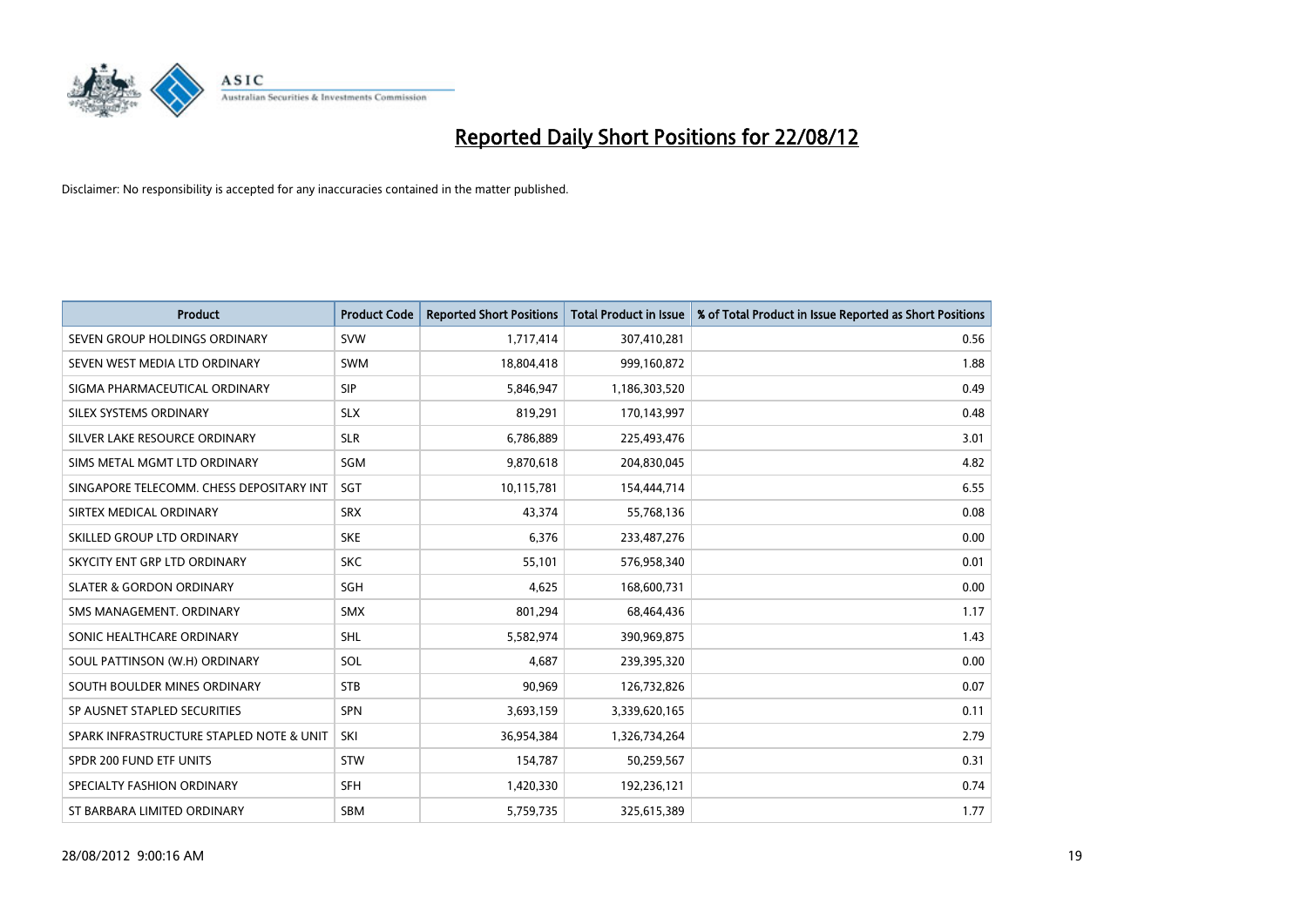

| <b>Product</b>                       | <b>Product Code</b> | <b>Reported Short Positions</b> | <b>Total Product in Issue</b> | % of Total Product in Issue Reported as Short Positions |
|--------------------------------------|---------------------|---------------------------------|-------------------------------|---------------------------------------------------------|
| STANMORE COAL LTD ORDINARY           | <b>SMR</b>          | 32,870                          | 179,409,108                   | 0.02                                                    |
| STARPHARMA HOLDINGS ORDINARY         | <b>SPL</b>          | 2,364,739                       | 281,840,401                   | 0.84                                                    |
| STHN CROSS MEDIA ORDINARY            | <b>SXL</b>          | 14,676,646                      | 704,858,525                   | 2.08                                                    |
| STOCKLAND UNITS/ORD STAPLED          | SGP                 | 6,985,251                       | 2,203,547,228                 | 0.32                                                    |
| STRAITS RES LTD. ORDINARY            | SRO                 | 74,634                          | 456,529,474                   | 0.02                                                    |
| <b>STW COMMUNICATIONS ORDINARY</b>   | SGN                 | 457,677                         | 362,798,351                   | 0.13                                                    |
| SUNCORP GROUP LTD ORDINARY           | <b>SUN</b>          | 10,192,237                      | 1,286,600,980                 | 0.79                                                    |
| SUNDANCE ENERGY ORDINARY             | <b>SEA</b>          | 27,200                          | 277,098,474                   | 0.01                                                    |
| SUNDANCE RESOURCES ORDINARY          | <b>SDL</b>          | 8,575,456                       | 3,049,577,034                 | 0.28                                                    |
| SUNLAND GROUP LTD ORDINARY           | <b>SDG</b>          | 18,391                          | 196,717,811                   | 0.01                                                    |
| SUPER RET REP LTD ORDINARY           | SUL                 | 1,394,961                       | 196,172,971                   | 0.71                                                    |
| SYD AIRPORT STAPLED US PROHIBIT.     | <b>SYD</b>          | 17,179,485                      | 1,861,210,782                 | 0.92                                                    |
| SYRAH RESOURCES ORDINARY             | <b>SYR</b>          | 29,965                          | 126,723,021                   | 0.02                                                    |
| <b>TABCORP HOLDINGS LTD ORDINARY</b> | <b>TAH</b>          | 11,716,952                      | 730,113,969                   | 1.60                                                    |
| TANAMI GOLD NL ORDINARY              | <b>TAM</b>          | 221,363                         | 261,132,677                   | 0.08                                                    |
| TAP OIL LIMITED ORDINARY             | <b>TAP</b>          | 541,252                         | 241,295,311                   | 0.22                                                    |
| TASSAL GROUP LIMITED ORDINARY        | <b>TGR</b>          | 72,428                          | 146,304,404                   | 0.05                                                    |
| TATTS GROUP LTD ORDINARY             | <b>TTS</b>          | 7,673,865                       | 1,362,919,733                 | 0.56                                                    |
| <b>TECHNOLOGY ONE ORDINARY</b>       | <b>TNE</b>          | 2,000                           | 304,980,455                   | 0.00                                                    |
| TELECOM CORPORATION ORDINARY         | <b>TEL</b>          | 18,640,770                      | 1,856,780,364                 | 1.00                                                    |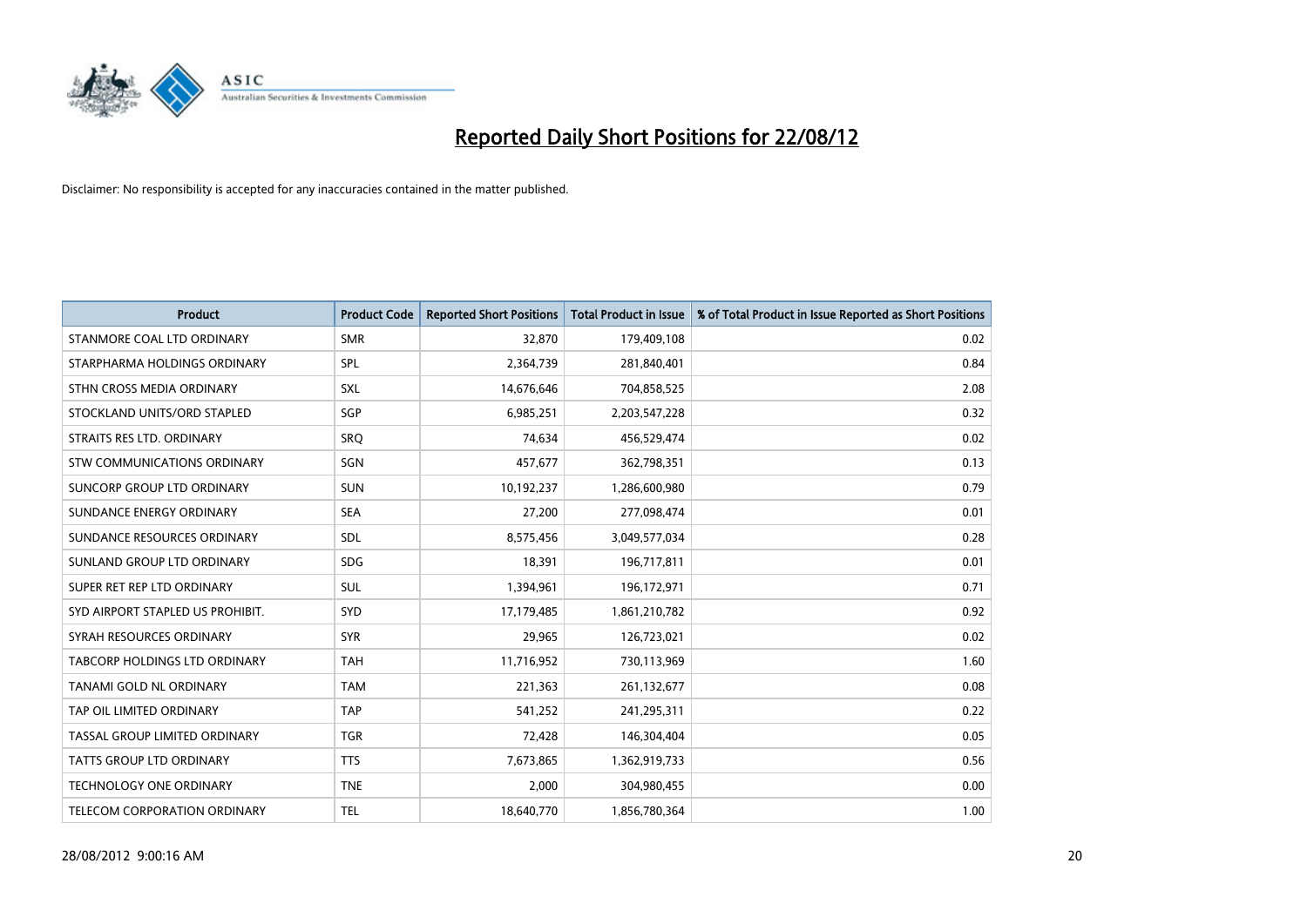

| <b>Product</b>                       | <b>Product Code</b> | <b>Reported Short Positions</b> | <b>Total Product in Issue</b> | % of Total Product in Issue Reported as Short Positions |
|--------------------------------------|---------------------|---------------------------------|-------------------------------|---------------------------------------------------------|
| <b>TELSTRA CORPORATION, ORDINARY</b> | <b>TLS</b>          | 17,653,210                      | 12,443,074,357                | 0.14                                                    |
| TEN NETWORK HOLDINGS ORDINARY        | <b>TEN</b>          | 78,043,339                      | 1,437,204,873                 | 5.43                                                    |
| TERANGA GOLD CORP CDI 1:1            | <b>TGZ</b>          | 178,902                         | 162,197,999                   | 0.11                                                    |
| TEXON PETROLEUM LTD ORDINARY         | <b>TXN</b>          | 51,185                          | 245,039,848                   | 0.02                                                    |
| TFS CORPORATION LTD ORDINARY         | <b>TFC</b>          |                                 | 279,621,829                   | 0.00                                                    |
| THE REJECT SHOP ORDINARY             | <b>TRS</b>          | 1,963,084                       | 26,092,220                    | 7.52                                                    |
| THORN GROUP LIMITED ORDINARY         | <b>TGA</b>          | 209.862                         | 146,374,703                   | 0.14                                                    |
| <b>TIGER RESOURCES ORDINARY</b>      | <b>TGS</b>          | 2,716,455                       | 673,470,269                   | 0.40                                                    |
| TOLL HOLDINGS LTD ORDINARY           | <b>TOL</b>          | 19,063,458                      | 717,133,875                   | 2.66                                                    |
| TOX FREE SOLUTIONS ORDINARY          | <b>TOX</b>          | 23,274                          | 115,311,608                   | 0.02                                                    |
| TPG TELECOM LIMITED ORDINARY         | <b>TPM</b>          | 2,076,294                       | 793,808,141                   | 0.26                                                    |
| <b>TRADE ME GROUP ORDINARY</b>       | <b>TME</b>          | 8,777                           | 395,745,510                   | 0.00                                                    |
| TRANSFIELD SERVICES ORDINARY         | <b>TSE</b>          | 3,829,818                       | 517,878,468                   | 0.74                                                    |
| TRANSPACIFIC INDUST, ORDINARY        | <b>TPI</b>          | 6,471,875                       | 1,578,479,491                 | 0.41                                                    |
| TRANSURBAN GROUP TRIPLE STAPLED SEC. | <b>TCL</b>          | 8,390,458                       | 1,461,174,885                 | 0.57                                                    |
| TREASURY WINE ESTATE ORDINARY        | <b>TWE</b>          | 14,313,397                      | 647,227,144                   | 2.21                                                    |
| TROY RESOURCES LTD ORDINARY          | <b>TRY</b>          | 195,479                         | 89,462,649                    | 0.22                                                    |
| UGL LIMITED ORDINARY                 | UGL                 | 7,285,932                       | 166,315,038                   | 4.38                                                    |
| UNILIFE CORPORATION CDI 6:1          | <b>UNS</b>          | 186,653                         | 254,211,852                   | 0.07                                                    |
| UXC LIMITED ORDINARY                 | <b>UXC</b>          | 3,538                           | 305,585,913                   | 0.00                                                    |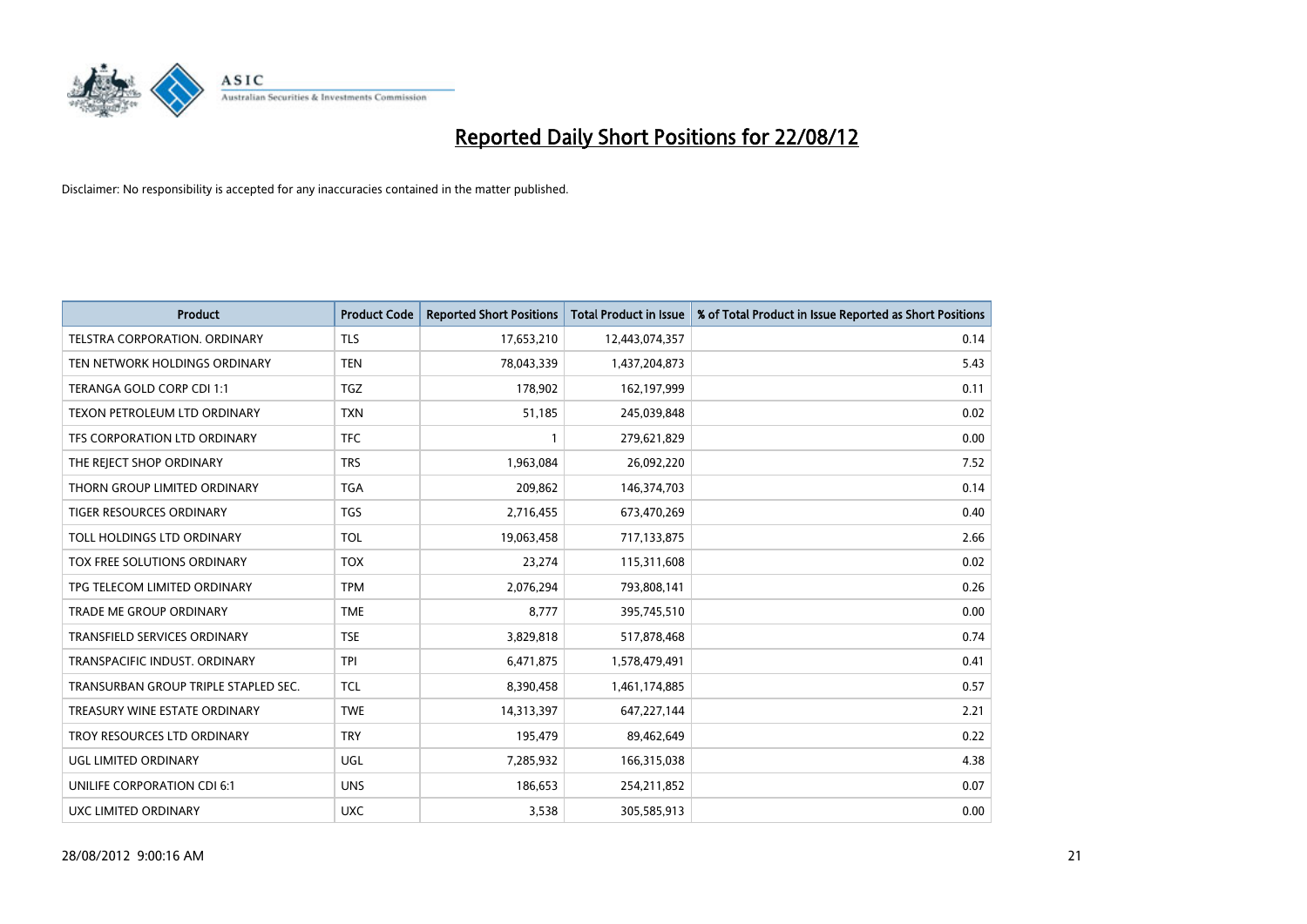

| <b>Product</b>                         | <b>Product Code</b> | <b>Reported Short Positions</b> | <b>Total Product in Issue</b> | % of Total Product in Issue Reported as Short Positions |
|----------------------------------------|---------------------|---------------------------------|-------------------------------|---------------------------------------------------------|
| <b>VENTURE MINERALS ORDINARY</b>       | <b>VMS</b>          | 125,674                         | 255,428,560                   | 0.05                                                    |
| <b>VIRGIN AUS HLDG LTD ORDINARY</b>    | <b>VAH</b>          | 21,966,947                      | 2,210,197,600                 | 0.99                                                    |
| VITERRA INC CDI 1:1                    | <b>VTA</b>          | 10                              | 68,629,939                    | 0.00                                                    |
| WAH NAM INT HLDG LTD ORDINARY          | <b>WNI</b>          | 2,086,116                       | 7,224,094,327                 | 0.03                                                    |
| <b>WATPAC LIMITED ORDINARY</b>         | <b>WTP</b>          | 141,230                         | 184,332,526                   | 0.08                                                    |
| <b>WDS LIMITED ORDINARY</b>            | <b>WDS</b>          | 7                               | 144,740,614                   | 0.00                                                    |
| WEBIET LIMITED ORDINARY                | <b>WEB</b>          | 54,861                          | 71,065,929                    | 0.08                                                    |
| <b>WESFARMERS LIMITED ORDINARY</b>     | <b>WES</b>          | 29,966,014                      | 1,006,514,440                 | 2.98                                                    |
| WESFARMERS LIMITED PARTIALLY PROTECTED | <b>WESN</b>         | 31,026                          | 150,557,722                   | 0.02                                                    |
| <b>WESTERN AREAS NL ORDINARY</b>       | <b>WSA</b>          | 10,487,297                      | 179,735,899                   | 5.83                                                    |
| WESTFIELD GROUP ORD/UNIT STAPLED SEC   | <b>WDC</b>          | 5,051,743                       | 2,260,505,450                 | 0.22                                                    |
| WESTFIELD RETAIL TST UNIT STAPLED      | <b>WRT</b>          | 35,392,068                      | 3,054,166,195                 | 1.16                                                    |
| WESTPAC BANKING CORP ORDINARY          | <b>WBC</b>          | 43,091,090                      | 3,080,024,841                 | 1.40                                                    |
| WHITE ENERGY COMPANY ORDINARY          | <b>WEC</b>          | 1,415,212                       | 322,974,494                   | 0.44                                                    |
| <b>WHITEHAVEN COAL ORDINARY</b>        | <b>WHC</b>          | 40,640,890                      | 1,013,190,387                 | 4.01                                                    |
| WINDIMURRA VANADIUM ORDINARY           | <b>WVL</b>          | 163,685                         | 154,278,674                   | 0.11                                                    |
| WOODSIDE PETROLEUM ORDINARY            | <b>WPL</b>          | 5,192,075                       | 823,910,657                   | 0.63                                                    |
| WOOLWORTHS LIMITED ORDINARY            | <b>WOW</b>          | 6,696,103                       | 1,231,941,113                 | 0.54                                                    |
| <b>WORLEYPARSONS LTD ORDINARY</b>      | <b>WOR</b>          | 4,485,996                       | 242,155,224                   | 1.85                                                    |
| WOTIF.COM HOLDINGS ORDINARY            | <b>WTF</b>          | 17,349,836                      | 211,736,244                   | 8.19                                                    |